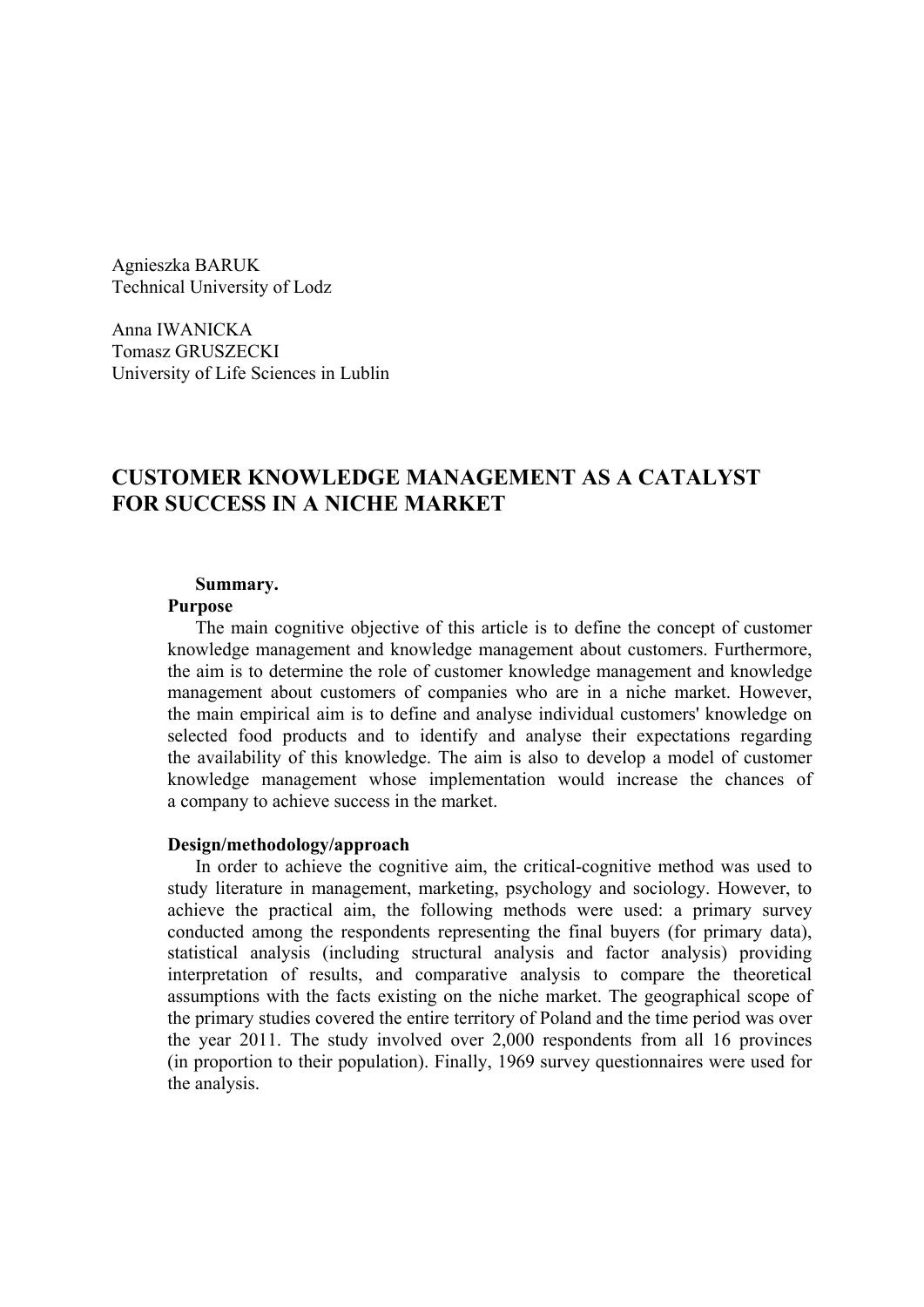#### **Findings**

Among the main conclusions there are the following:

- − respondents' information expectations were not met by the sellers, resulting in a low level of knowledge about the analysed niche products;
- − the consequence of negligence in meeting the information expectations of customers provides virtually no chance to prepare and implement a program of customer knowledge management, let alone customer knowledge management.

#### **Originality/value**

The originality of the article is attributed to the choice of customer knowledge management issues, which were shown for the first time to companies operating in the niche market, which in this study is the market for lamb and lamb food products. The empirical value is also apparent from the analysis of the results of the primary research which covered the entire country for the first time. What is also valuable is the creation of a customer knowledge management model that could be implemented not only on this market, but also on other markets of other consumer goods, including niche markets.

**Keywords:** customer knowledge management, niche market

# ZARZĄDZANIE WIEDZĄ KLIENTA JAKO KATALIZATOR SUKCESU NA RYNKU NISZOWYM

### **Streszczenie.**

## **Cele**

Głównym celem poznawczym artykułu jest zdefiniowanie koncepcji zarządzania wiedzą klienta i zarządzania wiedzą o kliencie oraz określenie roli zarządzania wiedzą klienta i zarządzania wiedzą o kliencie w działalności rynkowej przedsiębiorstwa funkcjonującego na rynku o charakterze niszowym. Natomiast głównym celem empirycznym jest zidentyfikowanie i analiza poziomu wiedzy odbiorców indy-widualnych dotyczącej wybranych produktów spożywczych oraz zidentyfikowanie

i analiza ich oczekiwań związanych z dostępnością tej wiedzy, jak również opracowanie modelu zarządzania wiedzą klientów, którego implementacja zwiększyłaby szanse przedsiębiorstwa na osiągnięcie sukcesu rynkowego.

#### **Metody/podejście**

Do realizacji celu poznawczego została wykorzystana metoda analizy krytycznopoznawczej literatury przedmiotu z zakresu zarządzania, marketingu, psychologii i socjologii. Natomiast do realizacji celu praktycznego były wykorzystane następujące metody badawcze: pierwotne badania ankietowe przeprowadzone wśród respondentów reprezentujących nabywców finalnych służące zebraniu danych pierwotnych, analiza statystyczna (w tym analiza strukturalna, analiza czynnikowa) służąca interpretacji uzyskanych wyników, analiza porównawcza służąca porównaniu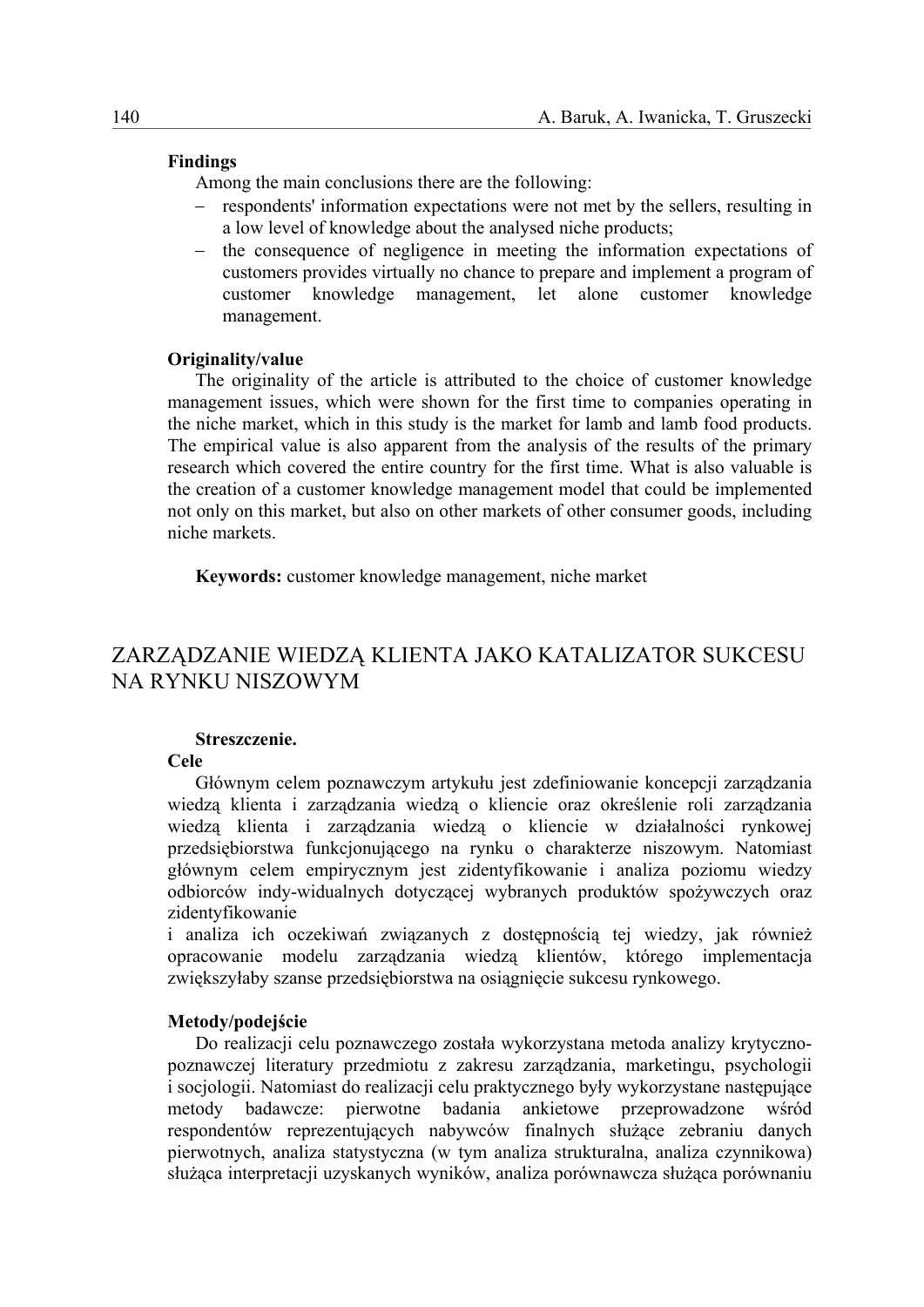założeń teoretycznych ze stanem faktycznym istniejącym na rynku niszowym. Zakres geograficzny badań pierwotnych obejmował obszar całej Polski, a zakres czasowy 2011 rok. Badaniami objęto ponad 2000 respondentów ze wszystkich 16 województw (proporcjonalnie do liczby ich mieszkańców), z czego ostatecznie do analizy wykorzystano 1969 kwestionariuszy ankiety.

### **Wnioski**

Wśród podstawowych wniosków można wymienić:

- − oczekiwania informacyjne respondentów nie były spełniane przez oferentów, czego konsekwencją był niski poziom wiedzy badanych na temat analizowanych produktów o charakterze niszowym;
- − respondenci byli świadomi dysponowania za małymi zasobami informacyjnymi, wykazując jednocześnie relatywnie dużą otwartość na przyswajanie znacznie większej ilości informacji, których otrzymanie jest warunkiem koniecznym wygenerowania niezbędnej wiedzy;
- − oferenci popełniają zatem wyraźne błędy, dopuszczając do wystąpienia luki wiedzy wśród klientów;
- − następstwem zaniedbań w zakresie spełniania informacyjnych oczekiwań odbiorców jest praktyczny brak możliwości przygotowania i implementacji programu zarządzania wiedzą o klientach, a tym bardziej zarządzania wiedzą klientów;
- − jednym z podstawowych warunków do przeprowadzenia tych działań jest bowiem identyfikowanie oczekiwań nabywców i aktywne ich zaspokajanie, zgodnie z założeniami orientacji marketingowej.

### **Wartość poznawcza/oryginalność**

O oryginalności artykułu decyduje wybór problematyki zarządzania wiedzą klienta, która po raz pierwszy została ukazana w odniesieniu do przedsiębiorstw funkcjonujących na rynku niszowym, jakim jest rynek jagnięciny w Polsce. Wartość merytoryczna artykułu wynika także z analizy rezultatów badań pierwotnych, którymi w odniesieniu do wspomnianego rynku po raz pierwszy objęto całą Polskę oraz stworzenie modelu zarządzania wiedzą klienta, który może zostać poddany implementacji nie tylko na tym rynku, ale także na innych rynkach innych dóbr konsumpcyjnych, w tym niszowych.

**Słowa kluczowe:** zarządzanie wiedzą klienta, rynek niszowy

## **1. Introduction**

1

One of the basic assumptions of every marketing concept is to meet the expectations of buyers (this also includes employees<sup>1</sup> in a better way than the competitors do. All

<sup>1</sup> Baruk A.: The Means of Reducing The Divergence Between The Subimages of A Firm As An Employer. "Economics & Competition Policy", No. 7, 2007, p. 105-112; Baruk A.: The role of an employer's image in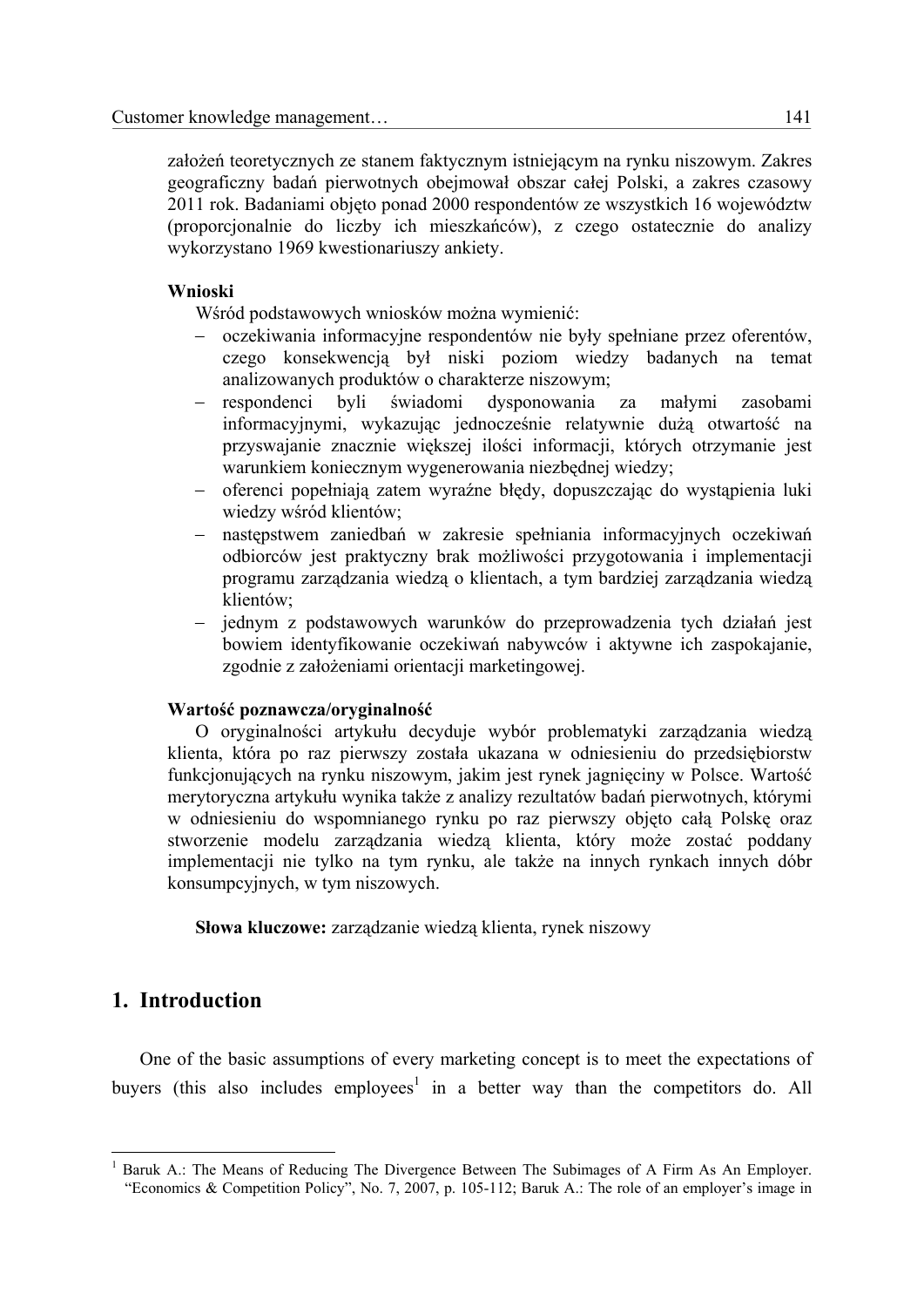orientations belonging to the marketing orientation, ranging from classical orientation to holistic orientation, are based on this assumption.<sup>2</sup>

This requires some identification of the expectations of consumers and their regular monitoring as well as a flexible response to changes of these expectations. Knowing the expectations of buyers does not allow for the use of their knowledge (it is worth noting that some authors distinguished several categories of knowledge: knowledge for customers, knowledge on customers and knowledge from customers.<sup>3</sup> This division is the basis of separation of customer knowledge management and customer knowledge). Identifying customers' expectations makes it possible to gather information on the buyers, which may be knowledge about customers. Its proper use requires the adoption of customer perspective by a company and understanding customer's emotions and some reasons for feeling satisfied.<sup>4</sup>

However, operating on the present day market poses much bigger requirements for sellers. To effectively address the market, knowledge on buyers is no longer sufficient. The aim is to acquire and use buyers' knowledge which can be influenced by the concept of customer knowledge management. It should be emphasized that the implementation of customer knowledge management is not only to acquire and use customers' knowledge, but one of its key effects is to turn passive recipients of knowledge into equal partners, which is highlighted by a number of authors.<sup>5</sup> In practice, of course, it is much harder to gain customers' knowledge than to acquire some knowledge about them, even though this is still a serious problem for many companies not recognizing the importance of marketing or not realizing it.

It is necessary to remember that gaining access to customer's knowledge requires certain conditions from the seller, for example ensuring that buyers trust the seller. The psychological and emotional distance between the customer and the seller prevents the emergence of mutual openness, without which the customers will not want to share their

activities of contemporary enterprises, [w:] Bizon-Górecka J. (red.): Ryzyko. Zarządzanie ryzykiem<br>w przedsiebiorstwie. Wydawnictwo TNOiK. Bydgoszcz 2010. s. 9-21. w przedsiębiorstwie. Wydawnictwo TNOiK, Bydgoszcz 2010, s. 9-21.<br><sup>2</sup> Grundey D.: The marketing philosophy and challenges for the new millennium. "Scientific Bulletin –

Economic Sciences", Vol. 9, No. 15, 2010, p. 169-180; Baruk A.: Lojalność emocjonalna podstawą długookresowej współpracy oferentów z nabywcami finalnymi. "Handel Wewnętrzny", No. 1, 2011, p. 26-

<sup>34. 3</sup> Garcia-Murillo M., Annabi H.: Customer knowledge management, "Journal of the Operational Research Society", Vol. 53, 2002, p. 875-884; Gebert H., Geib M., Kolbe L., Brenner W.: Knowledge-enable customer relationship management: integrating customer relationship management and knowledge management concepts. "Journal of Knowledge Management", Vol. 7, No. 5, 2003, p. 107-123. 4

<sup>&</sup>lt;sup>4</sup> Barnes J.G.: Build Your Customer Strategy: A Guide to Creating Profitable Customer Relationships. John<br>Wilev and Sons. New York 2006. Wiley and Sons, New York 2006.<br><sup>5</sup> Gibbert M., Leibold M., Probst G.: Five styles of customer knowledge management, and how smart

companies use them to create value. "European Management Journal", Vol. 20, No. 5, 2002, p. 459-469; Chen T.F., Huang H.F.: An integrated CKVC model to building customer knowledge management synergy and impact on business performance, [in:] International Conference on Economics, Trade and Development. IPEDR, IACSIT Press, Singapore 2011, p. 78-82.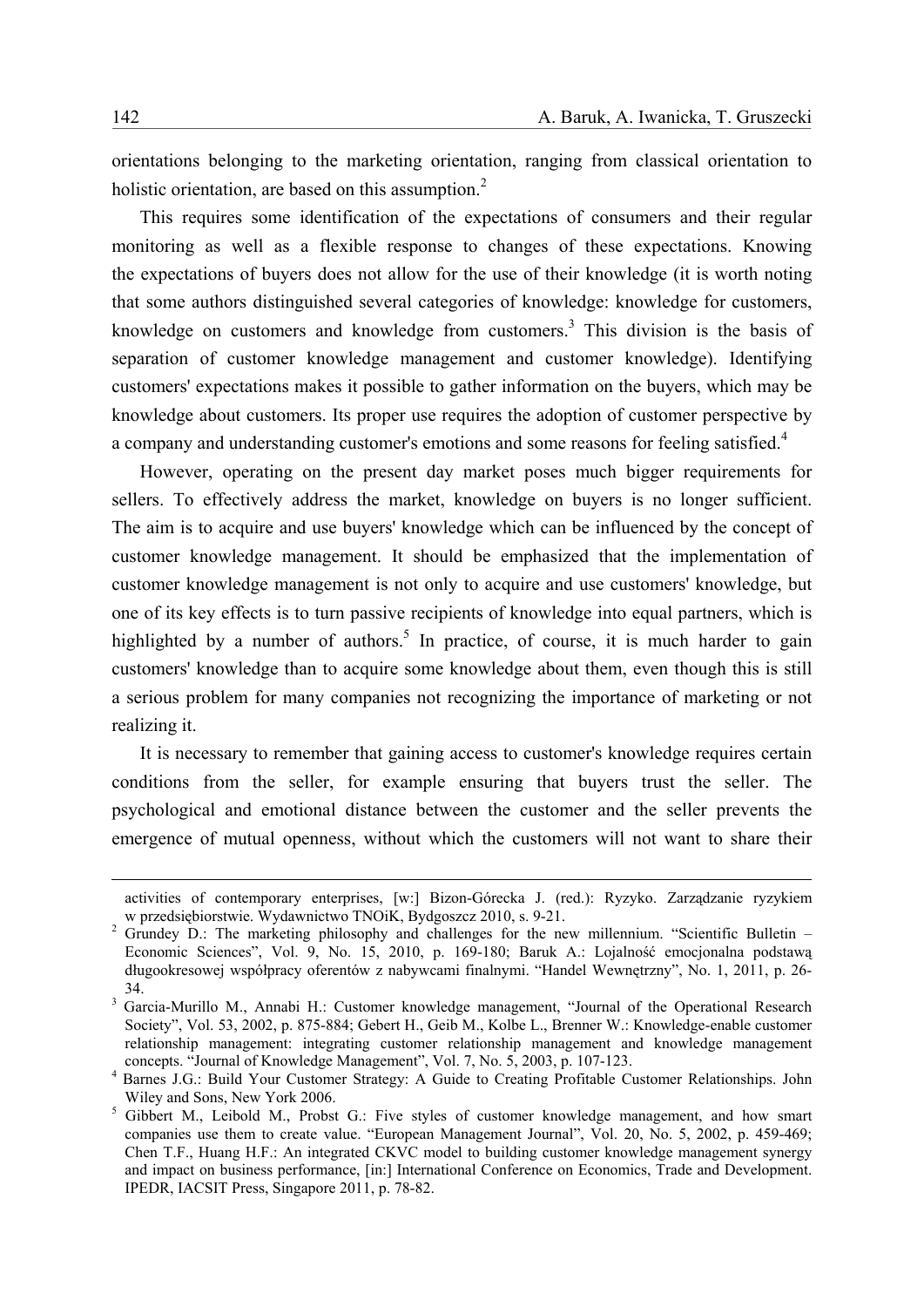knowledge with other market participants, including the sellers. Nevertheless, we should not forget that acquisition of customers' knowledge is not sufficient to effectively meet their expectations.

This knowledge must be properly used in the common objectives of buyers and sellers. However, this can be made possible thanks to the previously mentioned implementation of customer knowledge management. The starting point for the implementation of this concept is to have and use the current knowledge about the customers and customer knowledge management (T.H. Davenport, among others, follows the approach to knowledge about customers as a starting point for creating a mutually beneficial relationship.<sup>6</sup> Only then we can make a successful attempt to establish a partnership based on mutual trust which is beneficial for both parties. Building a genuine partnership with buyers is almost impossible without the implementation of knowledge management, which affects the effective management of mutual relations.<sup>7</sup> Thanks to the cooperation between buyers and sellers, it is possible to create new knowledge based on some knowledge which each partner already has.<sup>8</sup> At the same time, the buyers begin to fulfil the role of the so-called knowledge partners.<sup>9</sup>

The effective management of both customer's knowledge and knowledge on customers plays an important role when it comes to niche markets, such as the lamb market in Poland. At this point, it is still difficult to have access to information from or on final buyers who also know very little about lamb products. They do not know its basic characteristics and do not realize the benefits that could be gained by buying lamb meat and lamb products. Consequently, the lamb sellers (including restaurant owners) have a big challenge in developing comprehensive activities in the education of potential customers. Meeting such a challenge would create a community of loyal customers. The shaping of their knowledge and the creation of market awareness by the sellers would positively contribute to building and consolidating mutual ties based on openness and positive emotions. However, this requires sellers' openness to learning and applying new solutions, which include the previously mentioned concepts of management. Of course, developing and establishing a system of management of knowledge on customers and the system of management of customers' knowledge should be preceded by the development and creation of a marketing information system (Polish: SIM), which then would be incorporated into two previously

<sup>6</sup> Davenport T.H., Harris J.G., Kohli A.K.: How do they know their customers so well?. "Sloan Management Review", Vol. 42, No. 2, 2001, p. 63-73.

<sup>&</sup>lt;sup>7</sup> Madhoushi M., Saghari F., Madhoushi Z.: Survey of Customer Knowledge Management Impact on Customer Relationship Management. "International Journal of Business and Social Science", Vol. 2, No. 20, 2011, p. 215-226.<br><sup>8</sup> Chen T.F., Huang H.F.: op.cit.

<sup>9</sup> Chen T.F.: An Integrated Process – based Customer Knowledge Management Model. "Journal of Knowledge Management Practise", Vol. 12, No. 4, 2011.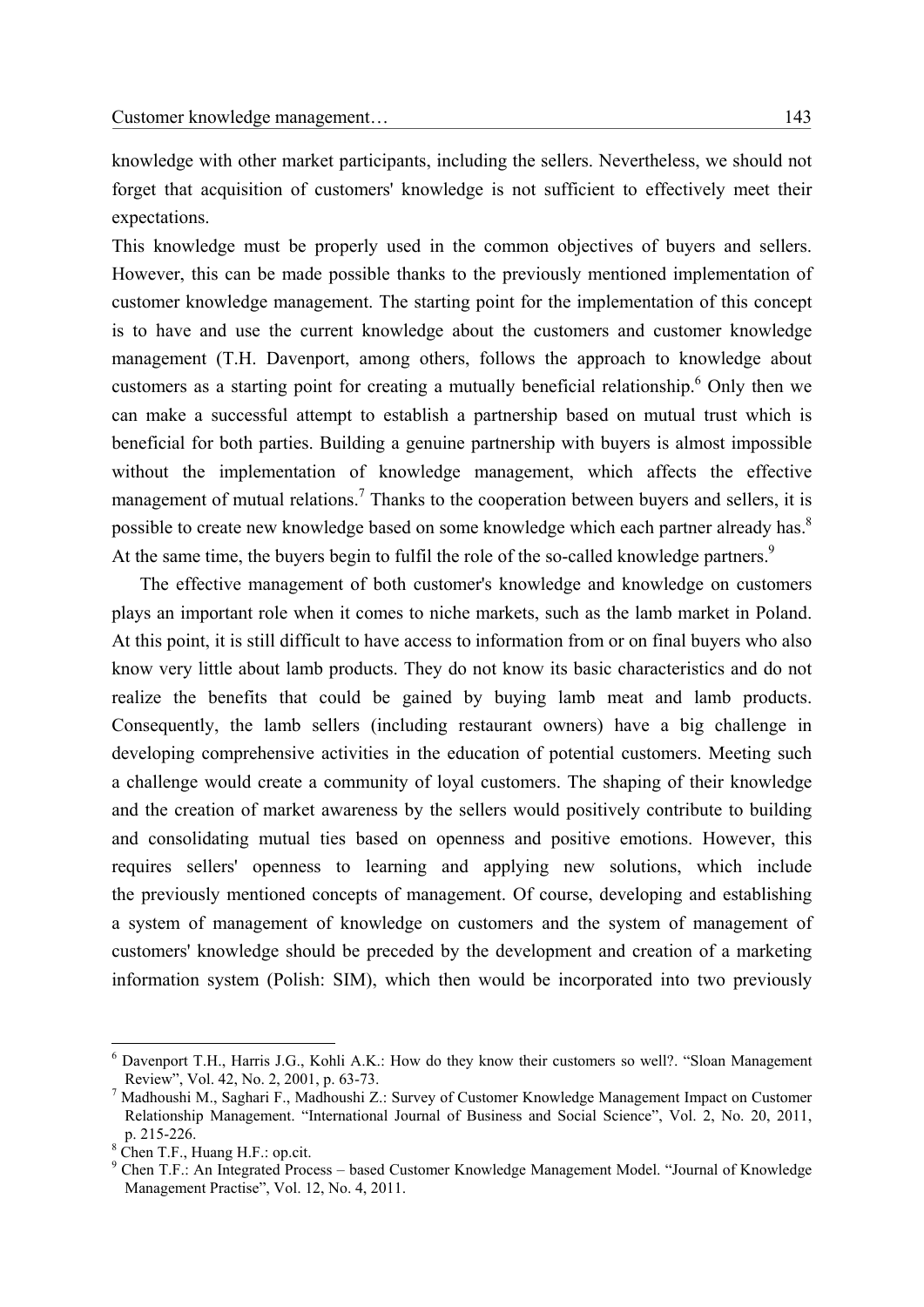mentioned systems. One of the key elements of the SIM is the final buyer and his expectations.<sup>10</sup>

Therefore, the primary aim of this paper is to identify and analyze the level of knowledge of individual customers for lamb and lamb products as well as the associated expectations. In order to achieve this aim, an initial survey was carried out. It included respondents representing the current and potential final buyers of lamb. The study was carried out in 2011 throughout Poland and it was based on the survey method. After eliminating questionnaires which had been completed wrong, 1969 survey questionnaires were chosen for the analysis. When analyzing the results of the primary research, structural and statistical methods were used, including factor analysis. In this article, factor analysis was used to reduce the number of variables affecting the studied categories (causes of eating and not eating lamb and lamb products) and to detect internal interdependence in the relationships between these variables. Reducing the subset of input variables led to its replacement by

a new variable. The first step in creating a factorial model was building a correlation matrix between original variables and its preliminary analysis whose results were important to further procedures for the use of algorithms for identifying the hidden factors. If the correlation coefficients between variables were low  $(< 0.3$ ), it was necessary to refrain from further proceedings. However, if the original correlation matrix of variables was suitable for the application of factor analysis, it was necessary to determine how to identify the factors and choose a factorial model. To extract some factors, the principal component method was used. $11$ 

To determine the number of common factors, (principal components) the Kaiser criterion method was used. The method is based on the one given at the following link: http://www.statsoft.pl/textbook/stfacan.html# index, allowing only those factors that have eigenvalues<sup>12</sup> greater than 1 to be considered for study. Each factor explains a certain level of variability of the total system under consideration. Moreover, every factor has a associated percentage of variance which can be interpreted as a measure to indicate the relative weight of each factor. At this stage, a separate correlation matrix is created and it is called factor loadings. They express the degree of saturation of a given variable with a factor and are, for uncorrelated factors, correlation coefficients of the original variable with the individual factors. The greater the correlation coefficient of the variable factor is, the more significant

<sup>&</sup>lt;sup>10</sup> Shaker T.I.: The role of marketing information system on decision making. "International Journal of Business and Social Science". Vol. 2, No. 3, 2011, p. 175-185.

<sup>&</sup>lt;sup>11</sup> Sokołowski A., Sagan A.: Przykłady stosowania analizy danych w marketingu i badaniu opinii publicznej. www.statsoft.pl/czytelnia/marketing/adwmarketingu.html#wymiarowosci, 2 February 2012.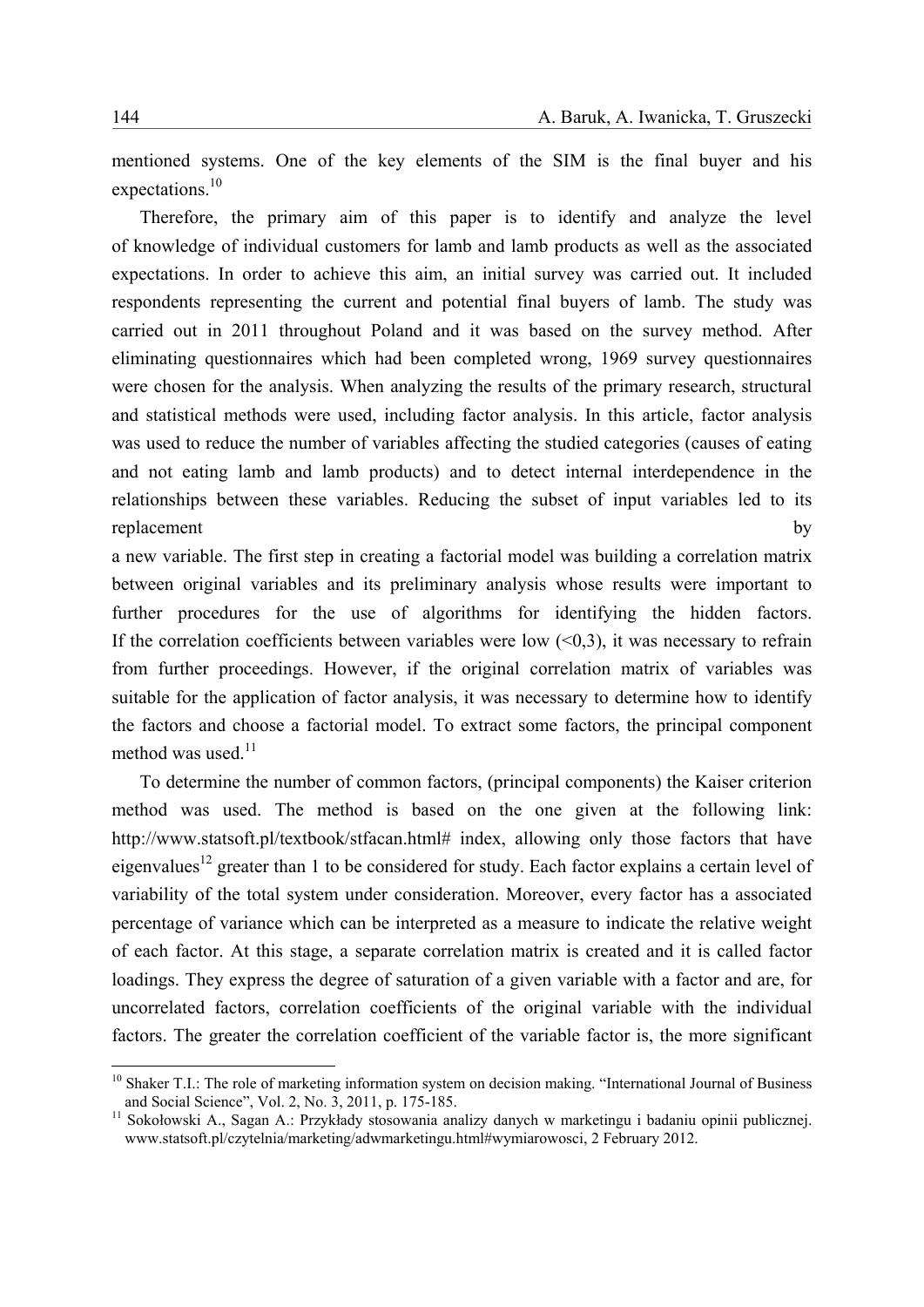was the variable for a given factor. Next, the obtained factor loadings were subjected to the rotation technique. The rotation of factors was carried out using the standardized varimax method, which by maximizing the variance provides for transparency and facilitates the interpretation of the results needed to explain the factor.<sup>13</sup> The rotation does not change the relative coordinates of point positions, but rotating the axis of reference ensures the appropriate value of loadings. In the final stage of the analysis, the value of the loadings were referenced to the factors and individual variables. This required the separation of variables with the highest factorial loadings relative to the pathogens (approximately  $> 0.7$ ) and finding, through the analysis of variable names, their common reference to a deeper dimension.

### **2. The level of respondents' knowledge on lamb**

The lamb market in Poland is a niche market. Sale and consumption of the products are formed at a very low level (participation in the overall consumption of lamb meat in Poland is seven times smaller than for the European Union, which is 700 g per year per capita. It is worth noting that in Germany, it is even at a higher level, as it is 1,1 kg per capita. Of course, the low lamb consumption has a direct impact on a very limited level of its purchases, $14$  due to various reasons. One of them is certainly the final buyers' limited knowledge on these products and the benefits to be gained through their inclusion in the diet. However, while a significant number of sellers still think it is easier to shape some attitudes and behaviour of consumers who have little knowledge about the products offered, in practice this is completely different. A definitely better situation for both parties is when buyers have current and sufficient knowledge on the offer and its suppliers.

It is possible to say that sellers, to a large extent, are responsible for the level of market awareness of customers and their knowledge. Only those who are aware of the laws governing the market and their own market, as well as the properties of the products sent to them, may be genuine partners for businesses, including producers and retailers taking part in the development of the market offer in accordance with their expectations and interests. Therefore, what the sellers should take into account are the strategic objectives of marketing efforts, related to the education of the market, created for the final end use of their value,

<sup>&</sup>lt;sup>12</sup> All of the original variables have been standardized, which means that their variances were equal to unity. The new variable should explain the maximum variance of the original variables. The variance of this new variable explaining a certain amount of variability of the primary variables is called the eigenvalue.<br><sup>13</sup> Sokołowski A., Sagan A.: op.cit.<br><sup>14</sup> Klepacki B., Rokicki T.: Na zdrowie, www.farmer.pl/produkcja-zwierzeca/owce-

<sup>8</sup> July 2011.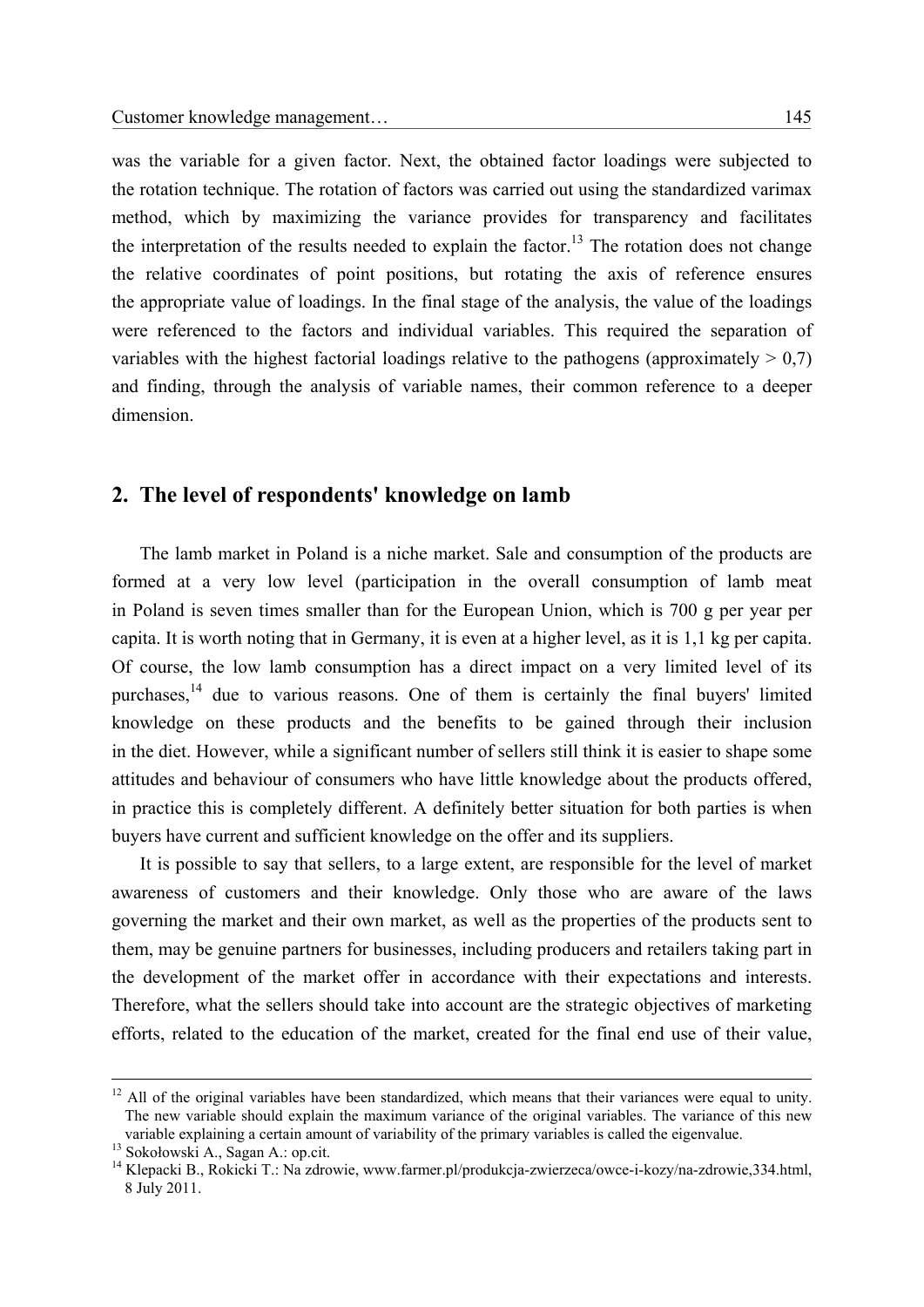including products. This means giving special consideration to marketing attributes relating to packaging the product and its branding.<sup>15</sup>

Educating buyers should be treated as an investment representing an initial step in the process of managing customer knowledge without which, as already mentioned, is difficult to talk about customer knowledge management. It is especially important in markets where the life cycle is only just beginning (some authors even claim that Poland still does not exist on the lamb market<sup>16</sup> because it has been an undeveloped niche so far.) It is difficult to expect customers to buy products which they know little or nothing about, or who have wrong misconceptions due to stereotypes. This is true even when the products are characterized by very advantageous health qualities. Buyers and consumers need to know about these beneficial qualities and understand their meaning (distinguishing buyers and consumers as separate categories is consciously done and deliberate because they reflect the different roles of the public market, indicating whether a person buys a product, or uses  $it^{17}$  Only then they can be effectively made to buy a particular product or a category of products.

Unfortunately, according to the analysis of the study's results, the Polish know little about lamb and lamb products, which makes it difficult to improve the development of the lamb market in Poland. It also shows the mistake made by the sellers, and thus the need to change their current approach. It turns out that some respondents do not even have basic knowledge on lamb. Among the respondents, there was a certain percentage of people who do not know which animal lamb comes from (table 1), but it was much more clearly visible in the group of respondents being under 25. As many as 11% of them indicated an incorrect response, believing that the lamb is a young cow (7% of responses) or goat (4% of responses). Admittedly, the inclusion of the entire population indicates a higher level of knowledge on this subject, but also among all respondents, regardless of their age, 4% were not able to give the correct answer to the question about the biological origin of the lamb. On this basis it can be stated that the sellers face a considerable challenge because the scope of the educational campaign they should prepare and implement must be very large.

Table 1

| What animal does the lamb | Answers $(\% )$             |                             |  |  |
|---------------------------|-----------------------------|-----------------------------|--|--|
| come from?                | <b>Respondents in total</b> | <b>Respondents under 25</b> |  |  |
| Sheep                     |                             |                             |  |  |
| <i>Chamois</i>            |                             |                             |  |  |

Respondents' knowledge on the biological origin of the lamb (%)

<u>.</u>

<sup>&</sup>lt;sup>15</sup> Baruk A.: Jak skutecznie oddziaływać na odbiorców? Wybrane formy sprzedaży i wywierania wpływu na nabywców. Dom Organizatora, Toruń 2006. 16 Klepacki B., Rokicki T.: op.cit.

<sup>17</sup> Baruk A.: Jak skutecznie oddziaływać na odbiorców? Wybrane formy sprzedaży i wywierania wpływu na nabywców. Dom Organizatora, Toruń 2006.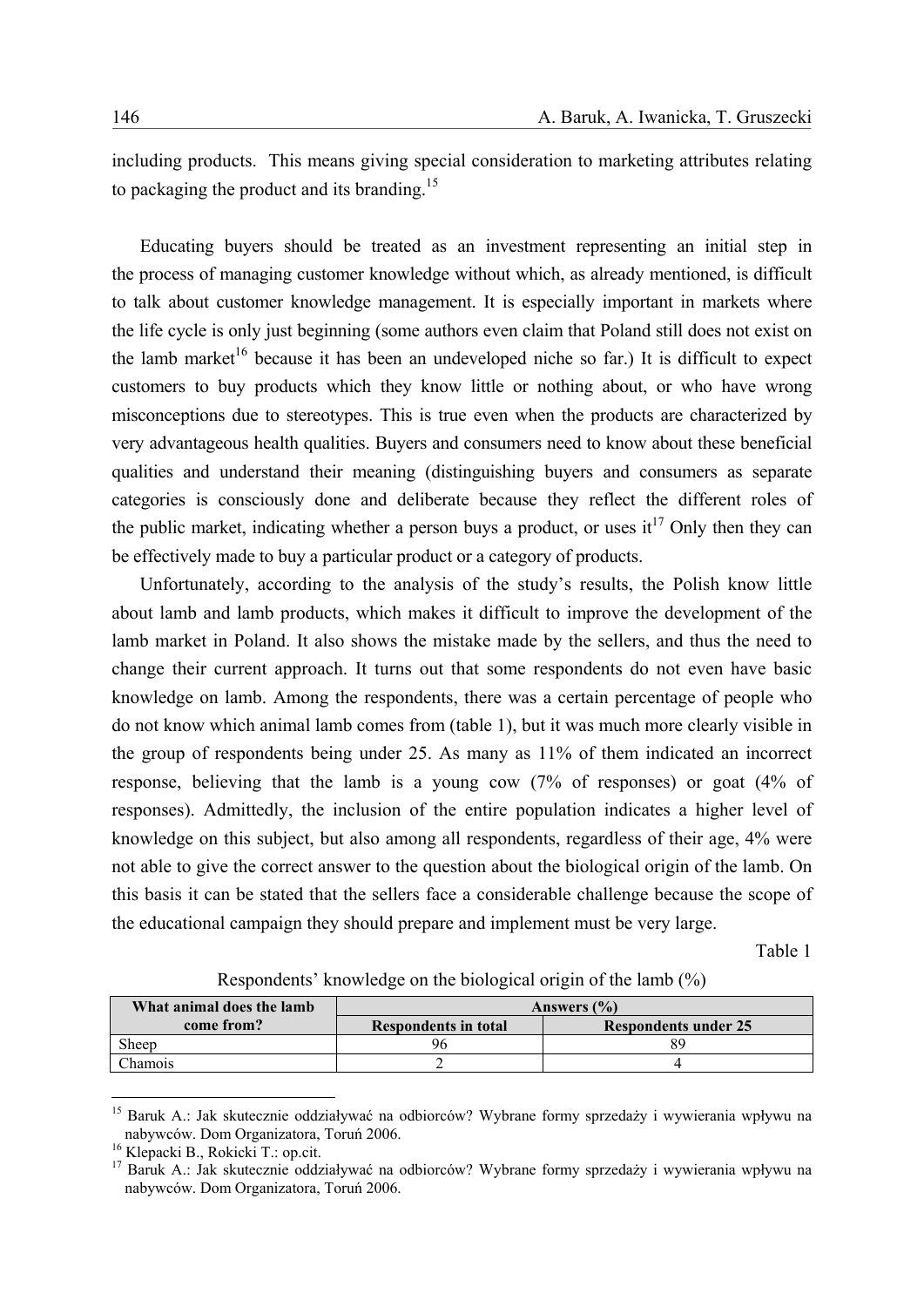| Cow         |  |
|-------------|--|
| Mouflon     |  |
| Pig         |  |
| Fallow deer |  |

Source: own study based on the results of the research.

As it is clear from the study, most respondents did not know the country of origin of lamb ordered in a restaurant nor of that purchased in a store. However, a significant number of respondents believed this knowledge to be important. Nearly nine tenths of respondents did not know which country lamb served in restaurants originated from while the respondents under 25 had no knowledge on this subject at all (table 2).

Table 2

Respondents' knowledge on the geographical origin of the lamb (%)

|                       | Answers $(\% )$             |                             |  |  |
|-----------------------|-----------------------------|-----------------------------|--|--|
| The country of origin | <b>Respondents in total</b> | <b>Respondents under 25</b> |  |  |
| Yes                   |                             |                             |  |  |
| No                    |                             | 100                         |  |  |
| __                    | - -                         |                             |  |  |

Source: own study based on the results of the research.

This reflects the presence of an evident gap of knowledge because 65% of all respondents stated that the country of origin of lamb ordered in restaurants is at least important, while for 43% of people the importance of such knowledge was very high (table 3). Only for 7% of respondents, the knowledge plays a minor role.

Table 3

The importance attached by all the respondents to knowledge of the geographical origin of lamb ordered in restaurants (%)

| The importance attached by the respondents | Answers $(\% )$ |  |  |
|--------------------------------------------|-----------------|--|--|
| Very high                                  |                 |  |  |
| High                                       |                 |  |  |
| Little                                     |                 |  |  |
| Very little                                |                 |  |  |
| Difficult to say                           |                 |  |  |

Source: own study based on the results of the research.

The situation is slightly better when it comes to knowledge of country of origin of lamb purchased in stores because 53% of all respondents did not know the country of origin (table 4). However, among respondents under 25, once again nobody knew the correct answer.

Table 4

Respondents' knowledge on the geographical origin of lamb bought in shops (%)

|                       | Answers $(\% )$             |                             |  |  |
|-----------------------|-----------------------------|-----------------------------|--|--|
| The country of origin | <b>Respondents in total</b> | <b>Respondents under 25</b> |  |  |
| Yes                   |                             |                             |  |  |
|                       |                             | '00                         |  |  |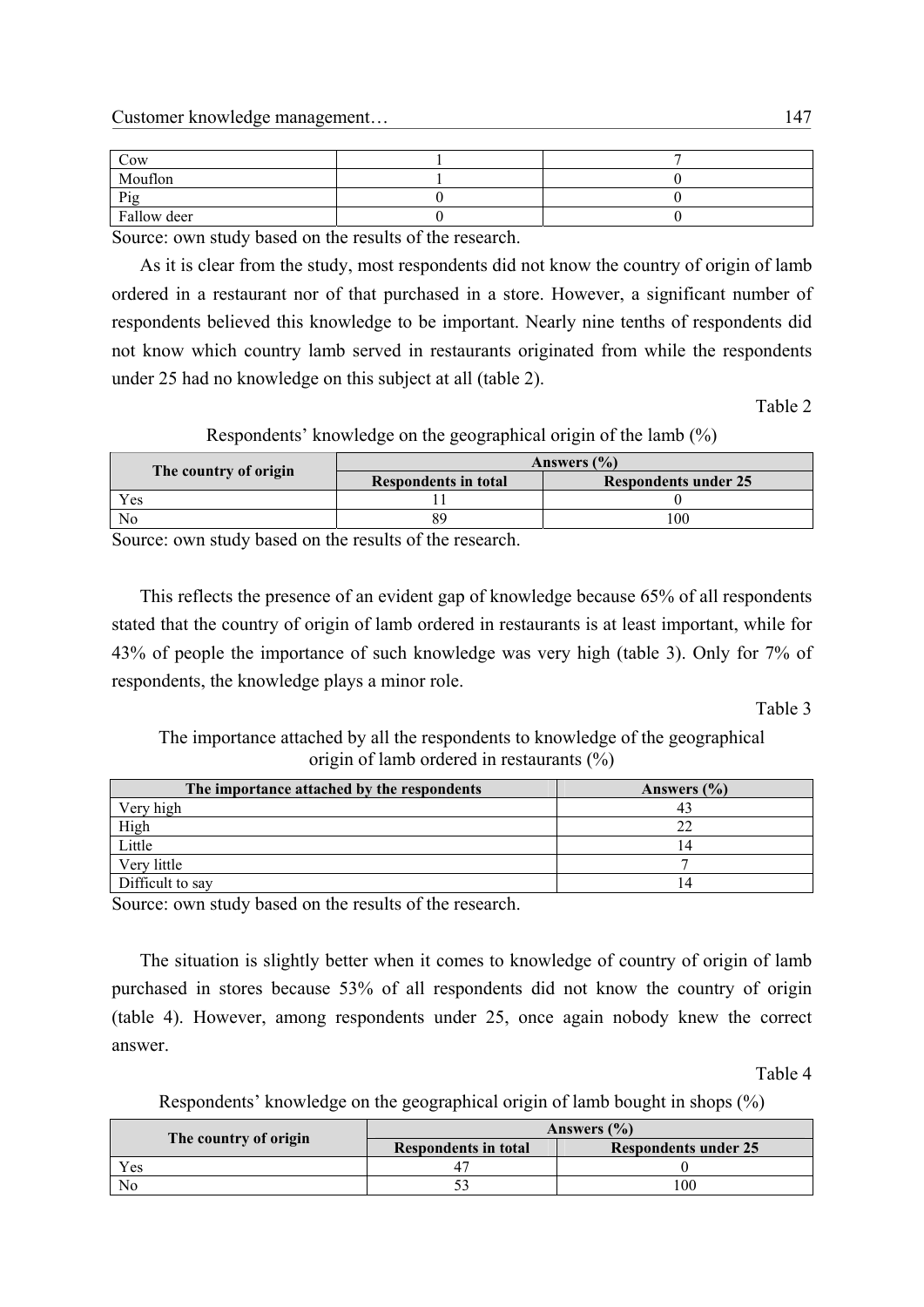Source: own study based on the results of the research.

Perhaps a slightly higher level of knowledge on the country of origin of lamb purchased in stores is due to the fact that this knowledge was more important for them than – for those respondents who ordered lamb in restaurants. It turns out that, according to 73% of respondents, it was at least important, and for 44% of them, its significance was very high (table 5). Therefore, they could be much more active in the independent acquisition of this knowledge, without waiting for an initiative on the part of sellers. We can also assume that indicating respondents' own homes as places where they usually eat lamb (45% of all responses, compared with 22% of responses where the consumption of lamb is usually in restaurants) was not due to the fact that it was less expensive, but also because of the knowledge of its origin.

Table 5

The importance attached by all the respondents to knowledge of the geographical origin of lamb ordered in restaurants (%)

| The importance attached by the respondents | Answers $(\% )$ |
|--------------------------------------------|-----------------|
| Very high                                  |                 |
| High                                       | 29              |
| Little                                     |                 |
| Very little                                |                 |
| Difficult to say                           |                 |

Source: own study based on the results of the research.

Furthermore, the respondents also had no knowledge of the characteristic properties of lamb meat. Among those representing the age group up to 25 years of age, over  $\frac{1}{4}$  of respondents perceived lamb as having bad characteristics (table 6). As many as 28% of respondents felt that lamb is hard to digest while 26% of people were convinced that it is high-calorie. Nevertheless, most respondents knew the actual properties of this meat, but a significant proportion of incorrect answers confirms the significant knowledge gaps associated with lamb while pointing to negligence in this regard on the part of sellers who do not seek to carry out efforts aimed at educating their customers, and do not implement customer knowledge management. The confirmation of this conclusion is the results of research on the expectations of respondents to the scope and sources of information coming to them (they will be discussed later in this article), which also show that sellers do not use customer knowledge management. To some extent this may explain the lack of implementation of customer knowledge management because, as mentioned in the introduction, it requires some current knowledge of the buyers.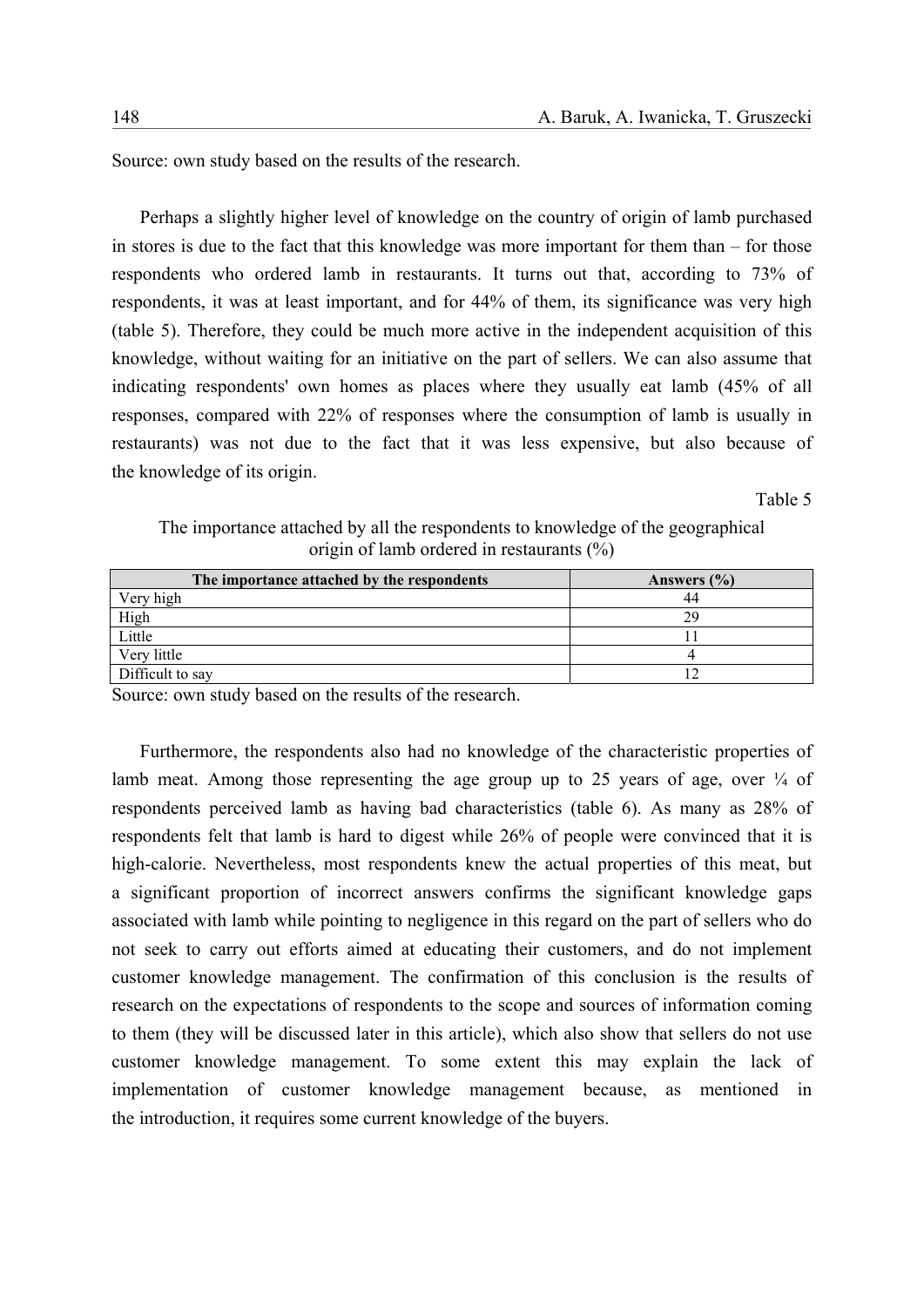Table 6

| <b>Properties of lamb</b> | Answers (%) |
|---------------------------|-------------|
| Calories:                 |             |
| Low-calorie               | 74          |
| High-calorie              | 26          |
| Digestibility:            |             |
| Light                     | 72          |
| Heavy                     | 28          |

Knowledge of respondents under 25 on the properties of lamb (%).

Source: own study based on the results of the research.

## **3. The level of respondents' knowledge on lamb and their market behaviour**

Effective management of customer's knowledge and knowledge about customers on a niche market, as in the case of Poland's lamb market, requires the sellers to identify the reasons why the buyers eat (or do not eat) lamb and lamb products. Therefore, there was an initial survey attempting to identify the key factors that made respondents eat lamb meat products. When it comes to some respondents who had never consumed them, it was asked what the reason was. For this purpose, a statistical method of factor analysis was used. It can reduce the number of variables which constitute the primary data obtained from surveys and identify relationships between these variables.

Respondents declaring eating lamb and lamb products were presented with a set of causes (factors) that had led them to do so and asked to give them specific ratings on a scale of 1 to 5  $(1 -$  unimportant factor,  $2 -$  factor of little importance,  $3 -$  factor of average importance, 4 – important factor, 5 – key factor).

Factors influencing the willingness of respondents to eat lamb formed three areas (principal components). Figure 1 presents the plot of eigenvalues for these variables while table 7 presents the results of factor analysis in the form of the factor loadings and their interpretation revealing the factors include the principal component.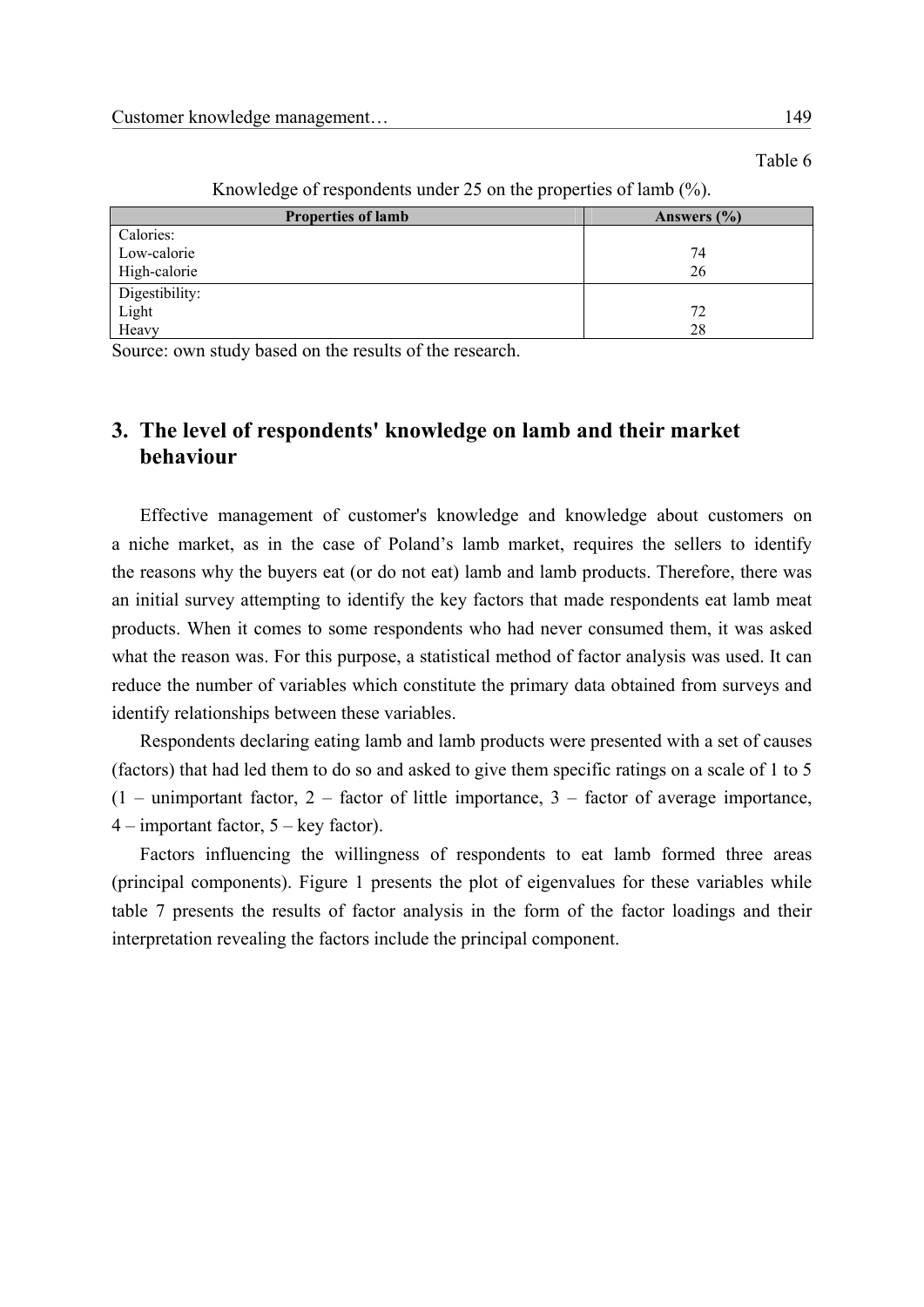

- Fig. 1. Eigenvalues of variables determining the causes of eating lamb and lamb products among the respondents
- Rys. 1. Wartości własne zmiennych określających przyczyny jedzenia baraniny i jej produktów wśród respondentów

Source: own study based on the results of the research.

Table 7

| Principal<br>components                |             | <b>Variables</b>                                                                                 | Loadings<br>value                | Eigenvalue<br>of the<br>principal<br>component | <b>Eigenvalues</b><br>(%) | <b>Eigenvalues</b><br>accumulated<br>$(\%)$ |
|----------------------------------------|-------------|--------------------------------------------------------------------------------------------------|----------------------------------|------------------------------------------------|---------------------------|---------------------------------------------|
| (Promotional<br>campaigns for<br>lamb) | ⋗<br>⋗<br>⋗ | following the fashion<br>imitating famous people<br>willingness to stand out<br>among the others | $-0,754$<br>$-0,722$<br>$-0,784$ | 2,587836                                       | 32,35                     | 32,34795                                    |
| (Diet)                                 | ⋗           | willingness to add variety<br>to a diet                                                          | $-0,925$                         | 1,896002                                       | 23,70                     | 56,04797                                    |
| (Nutritional<br>value of lamb)         | ⋗           | nutritional values                                                                               | 0,891                            | 1,201491                                       | 15,02                     | 71,06661                                    |

Interpretation of principal components obtained for the group of variables determining the causes of eating lamb and its products in the opinions of respondents

Source: own study based on the results of the research.

As a result, three principal components were distinguished. They explain 71,06% of the total variation, which means that there were three groups of factors affecting the desire to eat lamb and lamb products by the respondents, and together these three main factors accounted for 70% of the reasons for desiring lamb.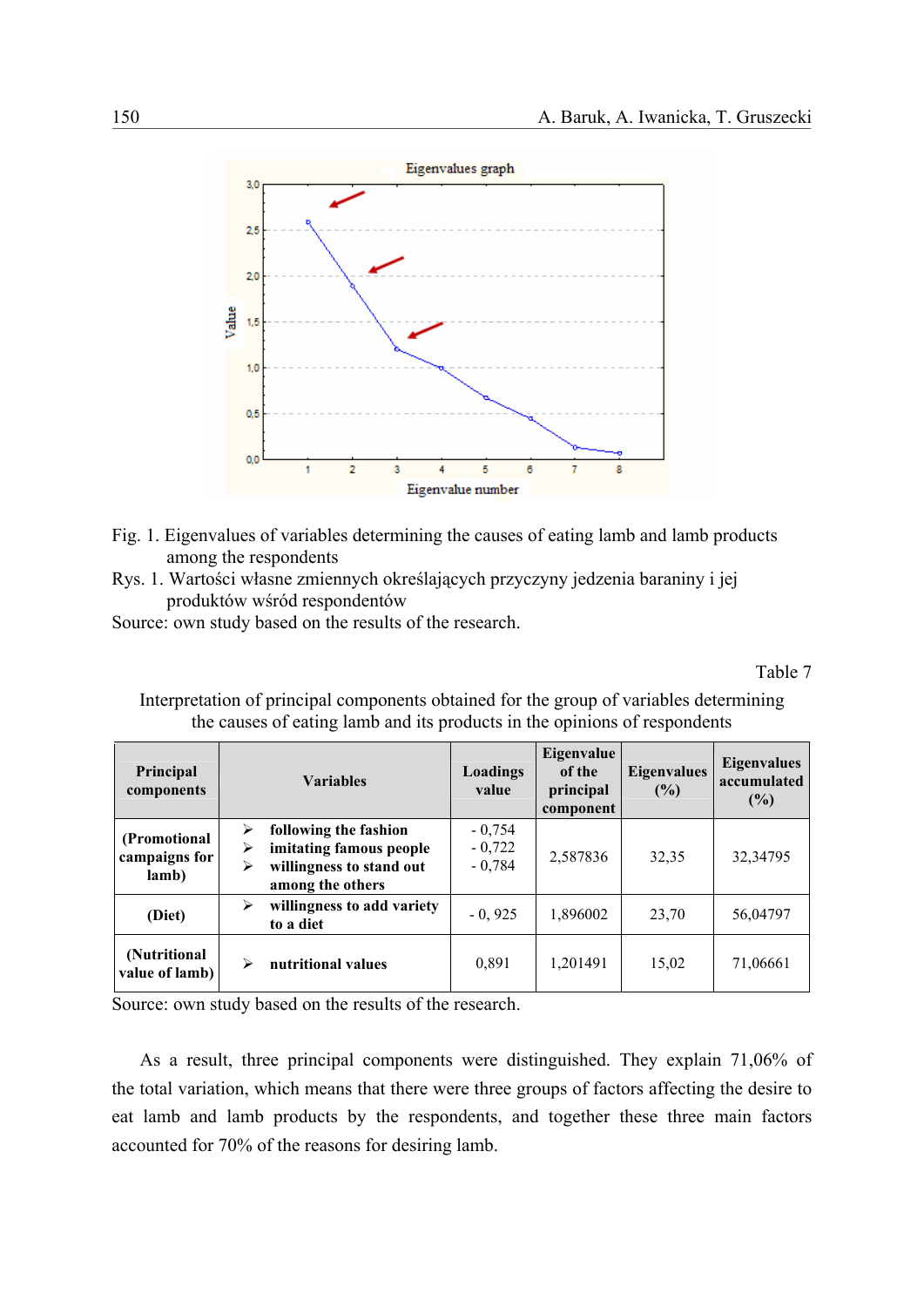The first principal component explains 32,35% of the variation representing the area containing the three factor loadings with a strong negative correlation, which are associated with features such as: following the fashion, imitating famous people and a willingness to stand out among the others. This means that the low level of lamb consumption among the respondents is primarily due to the lack of fashion for consumption of such products, and the desire to stand out in this respect from other people and the lack of action by suppliers of promotional campaigns supported by well-known people. Lamb is not as popular in Poland as pork, poultry or beef.

The second principal component represents a factorial loading of a very strong negative correlation, related to the variable of willingness to vary the diet, but this component explains 23,70% of the total variation. The third principal component, which explains 15,02% of the total variation, is associated with very high and positive factorial loading on the nutritional value of lamb.

Additionally, we can conclude that the low level of consumption of lamb meat and its products resulted from a lack of respondents willingness to vary their diets. The main feature which made the respondents consume this kind of meat was a high awareness of the nutritional value of lamb.

According to the results of factor analysis, we can also see a high positive value of the factor loading associated with the taste of lamb dishes. The value of the factor loading (0,690) did not exceed the typical value of qualifying for the factor analysis equal to or greater than 0,7. This means that the flavour of lamb dishes were viewed positively by respondents, but the predominant feature was the conviction of high nutritional value of meat.

Respondents who declared that they had never eaten lamb meat products before were also presented with a set of causes (factors) that contributed to this situation and asked to give them specific ratings on a scale of 1 to 5  $(1 -$  unimportant factor, 2 – factor of little importance,  $3 -$  factor of average importance,  $4 -$  important factor,  $5 -$  key factor). These factors, in this case, established four areas (principal components). Figure 2 presents the plot of eigenvalues for these variables while Table 8 presents the results of factor analysis in the form of the factor loadings and their interpretation revealing the factors that include the principal component.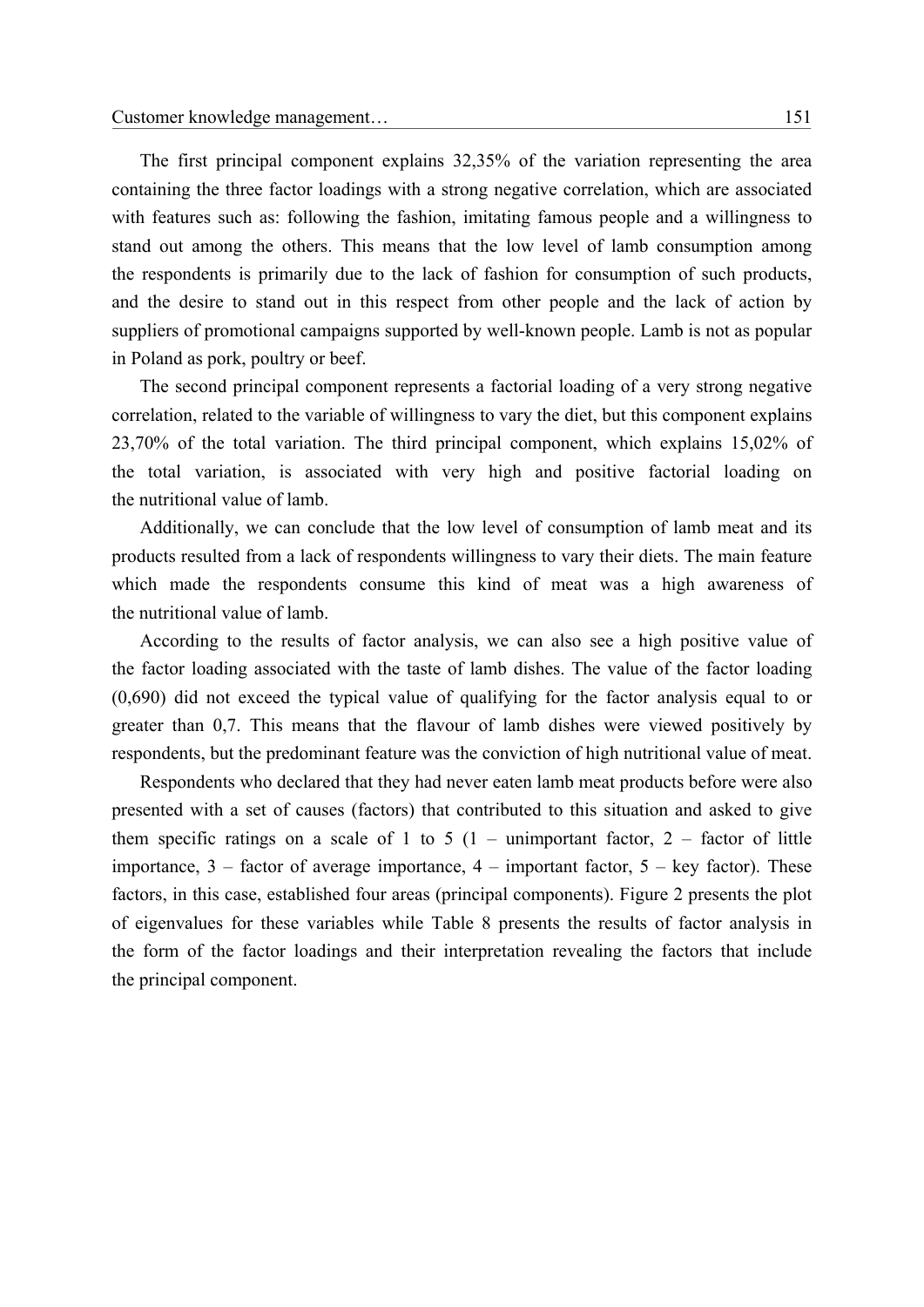

- Fig. 2. Eigenvalues of variables determining the cause of not eating lamb and lamb products by the respondents
- Rys. 2. Wartości własne zmiennych określających przyczyny niejedzenia baraniny i jej produktów wśród respondentów
- Source: own study based on the results of the research.

Table 8

Interpretation of principal components obtained for the group of variables determining the cause of not eating lamb and its products in the opinions of respondents.

| Principal<br>components |                                                                                             | <b>Variables</b>                                             | Loadings<br>value | Eigenvalue<br>of the<br>principal<br>component | <b>Eigenvalues</b><br>(%) | <b>Eigenvalues</b><br>accumulated<br>(%) |
|-------------------------|---------------------------------------------------------------------------------------------|--------------------------------------------------------------|-------------------|------------------------------------------------|---------------------------|------------------------------------------|
|                         | ➤                                                                                           | Unfavourable opinions of friends                             | 0,851             |                                                |                           |                                          |
| (Opinions<br>on lamb)   | on the taste of lamb<br><b>Unfavourable opinions of papers</b><br>➤<br>on the taste of lamb | 0,917                                                        | 3,001469          | 23,09                                          | 23,08822                  |                                          |
|                         | ➤                                                                                           | Unfavourable opinion on the<br>internet on the taste of lamb | 0,914             |                                                |                           |                                          |
|                         | ➤                                                                                           | Lack of knowledge on lamb                                    | 0,808             |                                                |                           |                                          |
| (Knowledge)<br>on lamb) | ➤                                                                                           | availability<br>Lack of knowledge on<br>nutritional values   | 0,874             | 2,391547                                       | 18,40                     | 41,48473                                 |
|                         | ➤                                                                                           | Limited availability of lamb in                              | 0,834             |                                                |                           |                                          |
| (Lamb)<br>availability) | ➤                                                                                           | shops<br>Limited availability of lamb in<br>restaurants      | 0,750             | 1,605388                                       | 12,35                     | 53,83387                                 |

Source: own study based on the results of the research.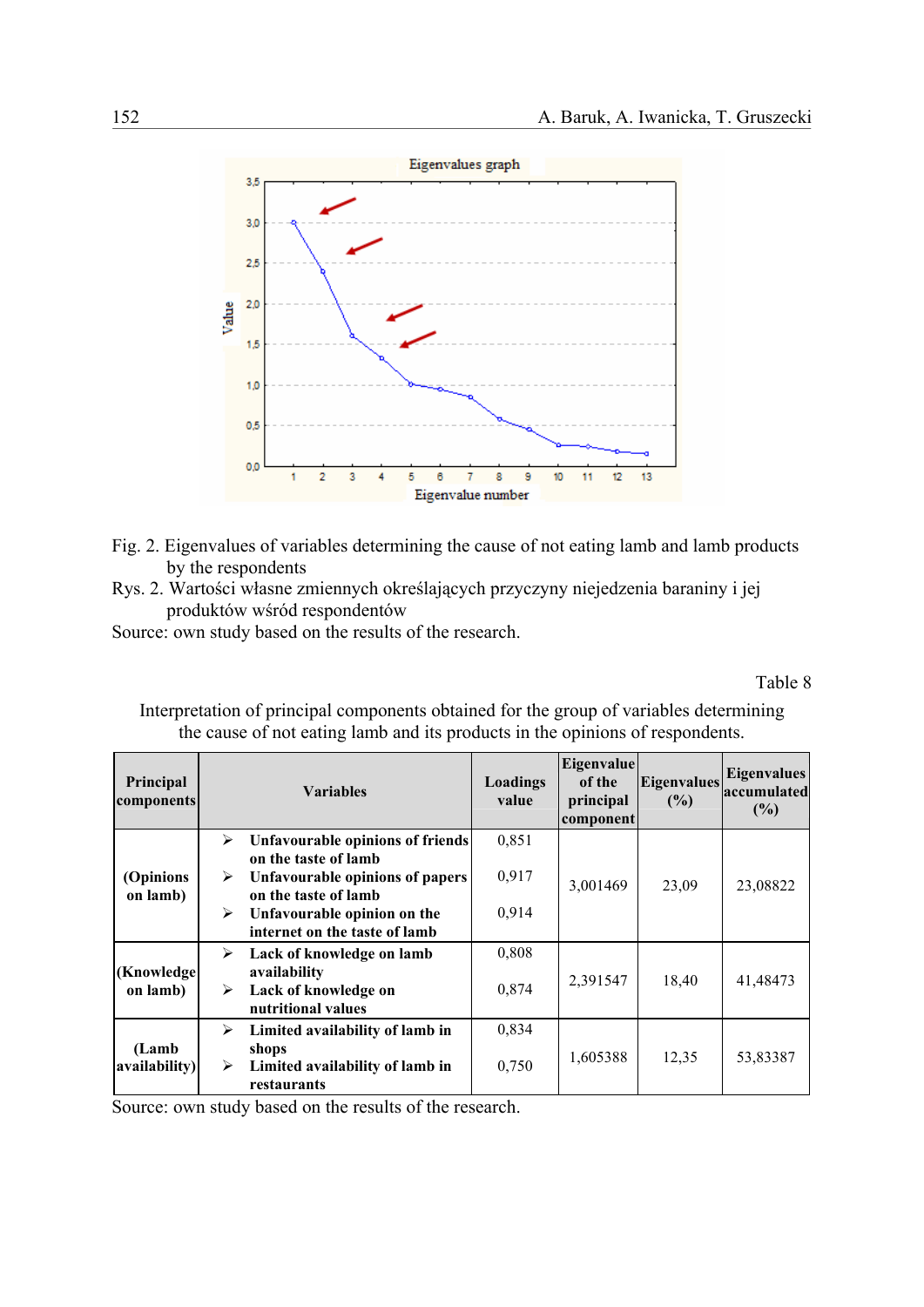The four principal components explained 64,07% of the total variation, which means that there were four groups of factors affecting not eating lamb and lamb products by the respondents while the fourth component did not include a factor for which the factorial loading value would exceed the qualification value for the factor analysis equal to or greater than 0,7. Therefore, this component was not taken into account in further considerations.

On the basis of interpretation of the factor analysis results for the first principal component, it can be concluded that the primary reason affecting the reluctance to eat lamb and its products among the respondents were uncomplimentary opinions on the taste of lamb coming from friends and showing up in news reports or internet sources. This component explains up to 23,08% of the total variability of the studied phenomenon.

The second and the third principal component, which respectively explain 18,40% and 12,35% of the total variability of the studied phenomenon, are associated with the characteristics on respondents' knowledge about lamb and its availability. It turned out that the respondents, as final buyers who had never eaten lamb, did not have sufficient knowledge about its availability, both in shops and restaurants. The reason affecting the reluctance to consume this kind of meat and meat products was also lack of knowledge of respondents about the nutritional value of lamb, which confirms the previously formulated assumptions. This is even more important because this factor, as it is apparent from the previous analyses, was a key element in encouraging its consumption. Respondents' reluctance to eating lamb and lamb products explained the existence of significant problems with making the purchase, mainly because of the lack of availability of lamb meat in retail outlets.

# **4. Respondents' expectations related to building their knowledge on lamb by the sellers**

The study showed that the expectations of respondents regarding the number and scope of information on lamb remained largely unfulfilled. Respondents also felt unsatisfied with insufficient knowledge provided by the media, indicating that more information should be transmitted to broaden knowledge on lamb. As it is shown in table 9, regardless of age of respondents, according to the vast majority of them, the amount of information on lamb provided by the sellers was too small. In total, 69% of the total respondents thought in this way and so did 65% respondents under 25 years of age. Moreover, in this age group, there was no person who thought the media covered enough information. However, among all respondents there were only 2% of people expressing otherwise. In total, only one in ten respondents indicated that the information on lamb is as at least satisfactory, and among young respondents there was only a slightly greater proportion for the same opinion.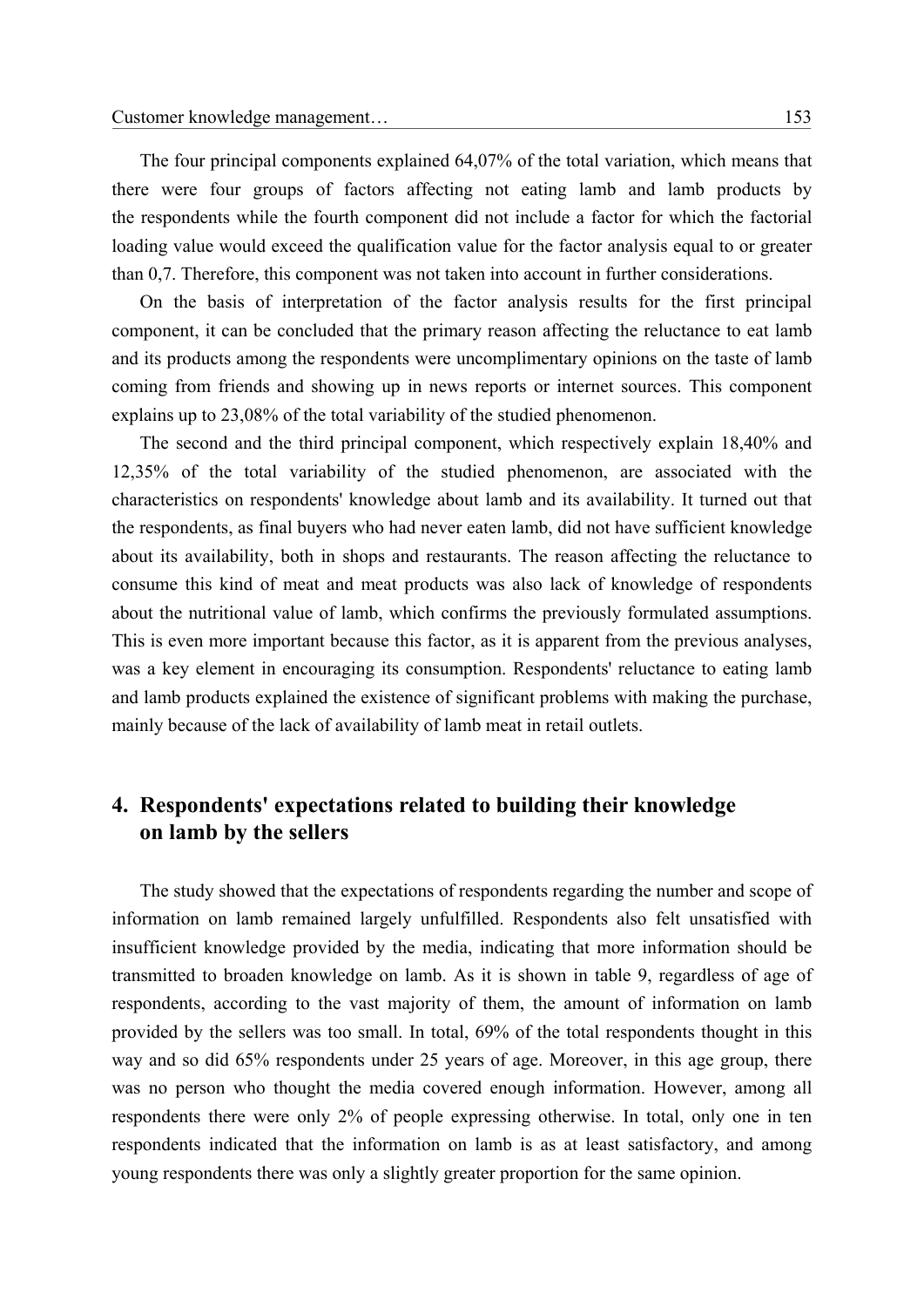Admittedly, more than 1/5 of respondents (both respondents in total and respondents under 25) could not clearly express an opinion on this subject, but based on the answers of other respondents who indicated insufficient or definitely insufficient, it can be said that their expectations regarding the amount of information they should receive from the sellers were not met. This confirms the earlier conclusion of the clearly visible dysfunction in communication between the sellers and their customers, which makes it practically impossible to implement customer knowledge management.

Table 9

| Respondents' opinions   | Answers $(\% )$      |                             |  |  |
|-------------------------|----------------------|-----------------------------|--|--|
|                         | Respondents in total | <b>Respondents under 25</b> |  |  |
| Definitely sufficient   |                      |                             |  |  |
| Sufficient              |                      |                             |  |  |
| Difficult to say        |                      |                             |  |  |
| Insufficient            | 34                   |                             |  |  |
| Definitely insufficient |                      |                             |  |  |

Respondents' opinions regarding the amount of information about lamb provided by the sellers in the media  $(\% )$ 

Source: own study based on the results of the research.

Respondents' expectations regarding the scope of the information on lamb were much larger in comparison with what was provided by the sellers. However, it is possible to notice that some deficiency in this respect was mainly felt by the young. For this age group, two subject areas were mentioned by more than a half of respondents. While for total respondents, no single subject area was mentioned by more than 50% of respondents (table 10). Depending on the age of the respondents, we can also see a different structure of unmet expectations about the scope of the information on lamb, although the representatives of the two analyzed groups most often pointed to the need to increase the amount of information about

the nutritional value of lamb (49% and 63% of responses). This indicates a greater awareness of the respondents in this field. This is even more important because, as the factor analysis, lack of knowledge about the nutritional value determined the lack of eating lamb.

A subject area that is relatively less important for both age groups is the country and region of origin. It should be noted that in the case of people under 25 years, the country of lamb origin (7%) is the smallest subject area. When it comes to respondents in total, the region of lamb origin (4%) is the smallest subject area.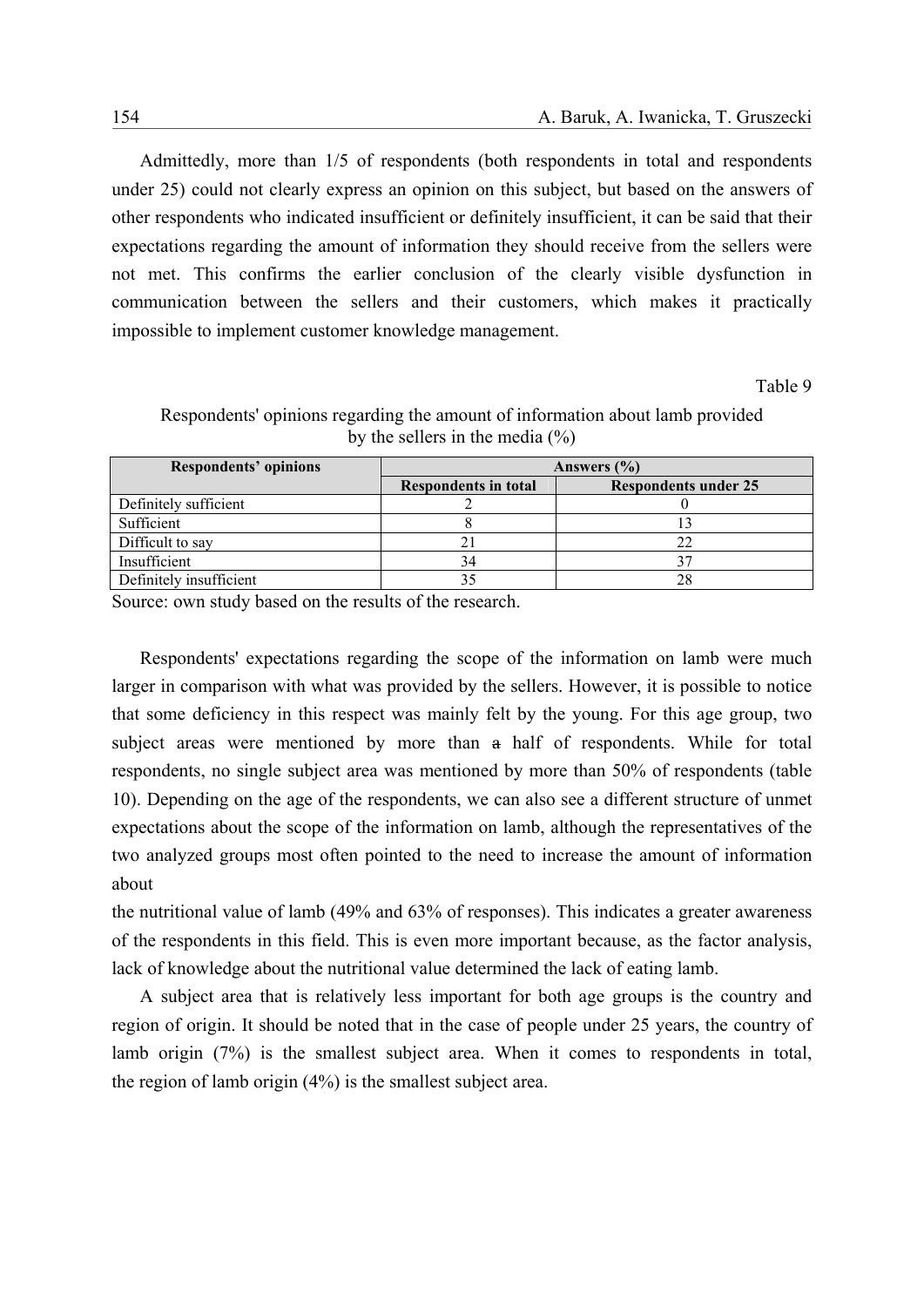Table 10

|                            |                                          | Answers $(\%$ | <b>Place (Rank)</b> |                    |  |
|----------------------------|------------------------------------------|---------------|---------------------|--------------------|--|
| The scope of information   | <b>Respondents</b><br><b>Respondents</b> |               | <b>Respondents</b>  | <b>Respondents</b> |  |
|                            | in total                                 | under 25      | in total            | under 25           |  |
| Taste                      | 38                                       | 41            |                     |                    |  |
| Availability on the market | 14                                       | 35            |                     |                    |  |
| Nutritional values         | 49                                       | 63            |                     |                    |  |
| Preparation                | 41                                       | 48            |                     |                    |  |
| Country of origin          |                                          |               |                     |                    |  |
| Region of origin           |                                          |               |                     |                    |  |
| Diet                       | 19                                       | 54            |                     |                    |  |
| Other                      |                                          |               |                     |                    |  |

Respondents' expectations regarding the scope of information on lamb provided by the sellers in the media  $(\% )$ 

Source: own study based on the results of the research.

Some clear differences are seen in relation to expectations relating to the dissemination of information about the importance of lamb in the human diet. In the group of 25-year-olds, lack the information in this area accounted for 54% of people (the second position among all the analyzed subject areas) while among all respondents, this area was mentioned by almost three times smaller proportion of people (19%), taking only the fourth place. A Large difference also occurred in the case of information relating to the availability of lamb on the market. In this subject area, expectations of information are twice as important for young respondents in comparison with total respondents, although this area occupies the fifth place (rank) for both groups.

## **5. Conclusion**

Based on previous considerations, it can be stated that the information needs of the respondents were not met by the sellers. The consequence was a low level of knowledge of respondents about lamb. Of course, a positive point to note is that respondents were aware of the few resources of information at their disposal while demonstrating openness to the gaining large amounts of information, which is a necessary condition to obtaining the necessary knowledge. It does not change the fact that sellers are committing clear mistakes in accepting the gaps of knowledge among consumers rather than taking coherent and comprehensive action to create this knowledge.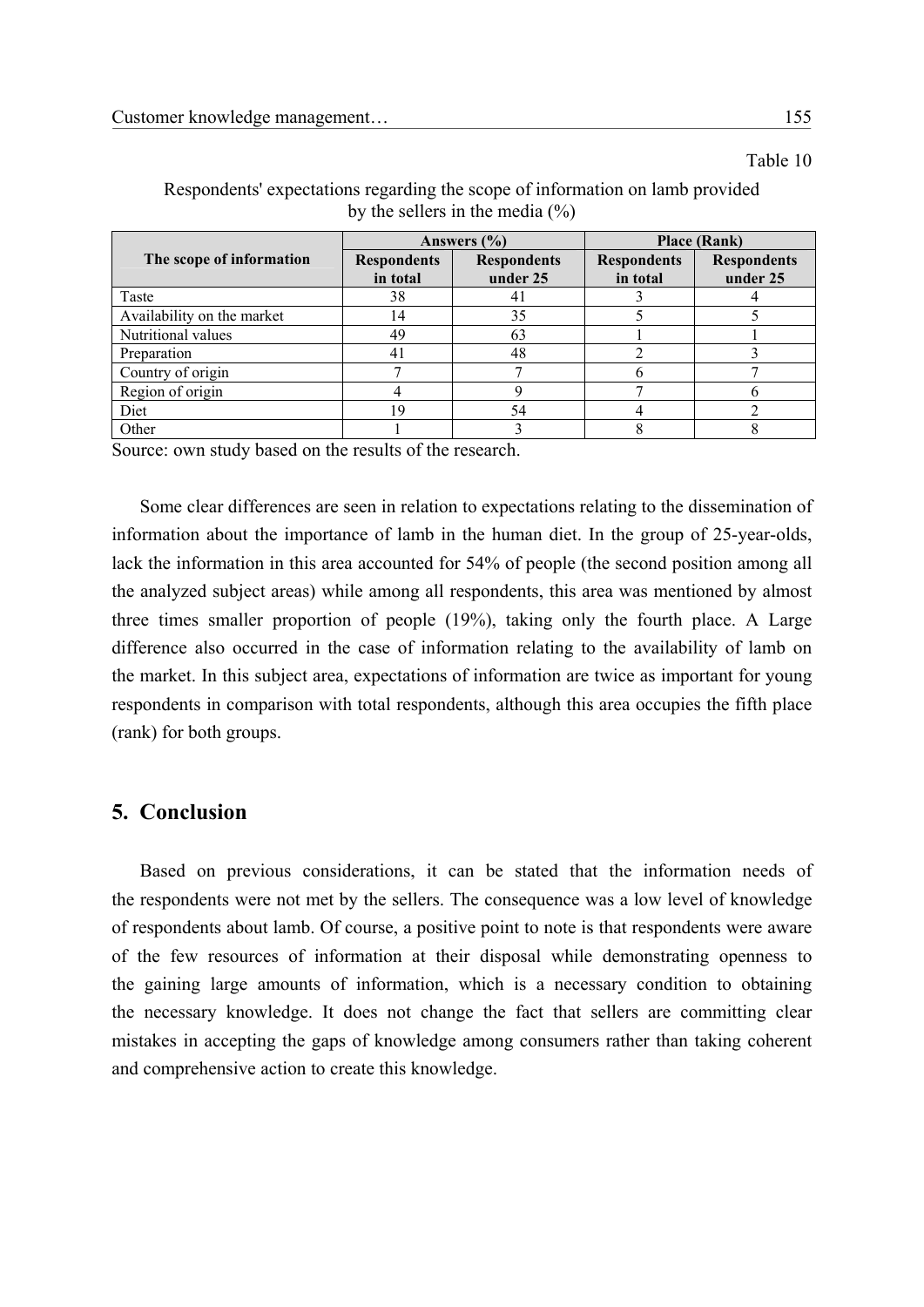The open attitude of respondents to the acquisition of knowledge concerning the littleknown products would help the sellers realize the previously mentioned matters. However, not making use and benefitting from this attitude demonstrates some negative attitude of the sellers. In this way, the sellers are inconsistent with the orientations belonging to a group of marketing orientation. A negative consequence of negligence in meeting the information needs of recipients provides virtually no chance to prepare and implement management of customer's knowledge and knowledge on customers as well. One of the basic conditions for carrying out these actions is the identification of the expectations of buyers and satisfying them, according to the sequence of actions in terms of the model presented in figure 3.

We can conclude that there is a great challenge for the sellers who could potentially fill a niche on the market. Positive results would lead to generating new knowledge. Its use would be beneficial for both parties, facilitating their partnership in creating a market offer based on shared knowledge, thus allowing the seller to use their commercial success to lead to further creation of new knowledge, which many authors define as the most important resource of the twenty-first century.18

<sup>&</sup>lt;sup>18</sup> Drucker P.F.: Knowledge Worker Productivity – The Biggest Challenge. "California Management Review", Vol. 2, No. 41, 1999, p. 79-94.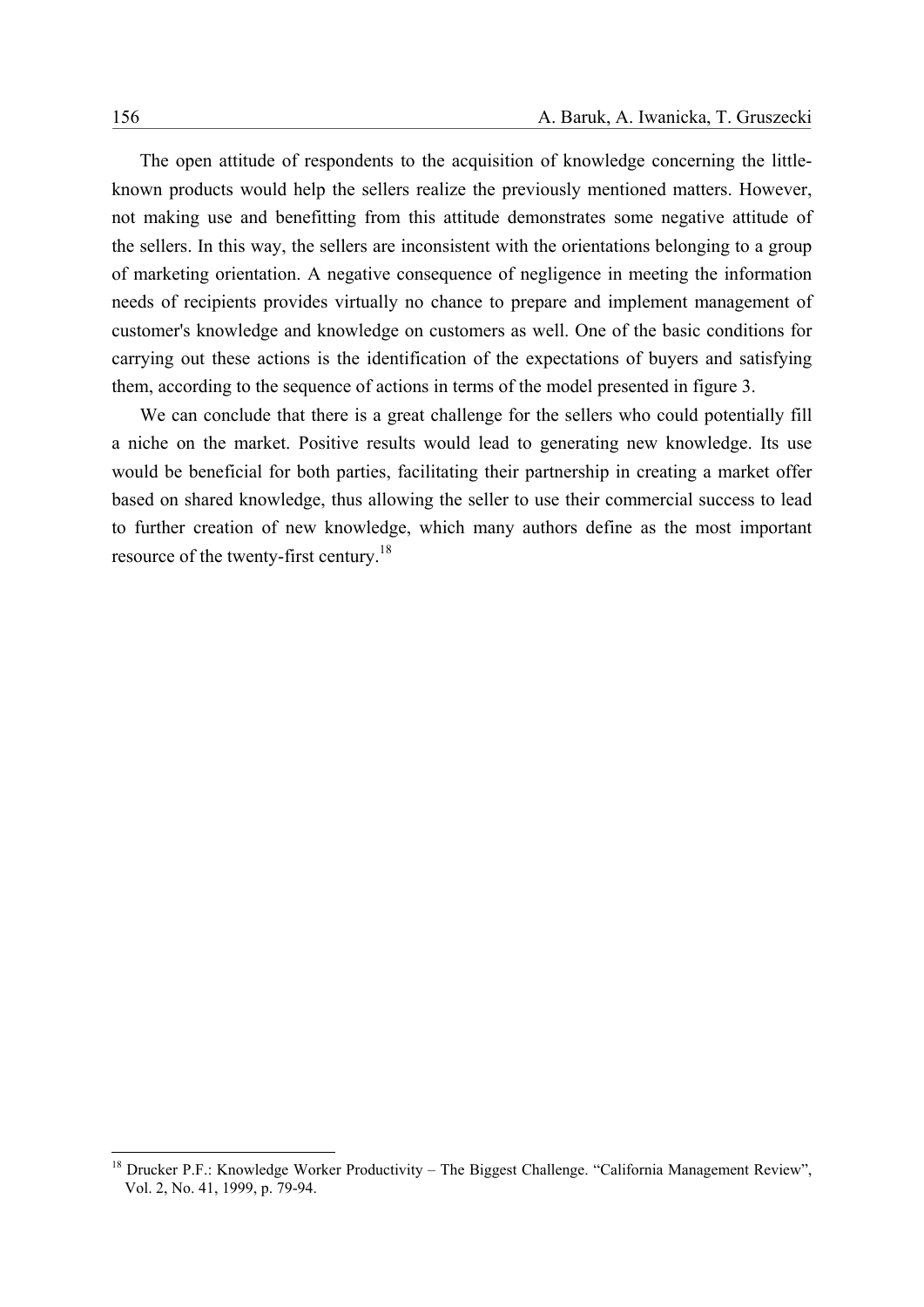

- Fig. 3. Model presentation of customer knowledge management in the context of building knowledge partnership
- Rys. 3. Przedstawienie modelu zarządzania wiedzą klienta w kontekście partnerstwa budowania wiedzy

Source: own study.

The article was prepared as part of development research project N R12 0113 10.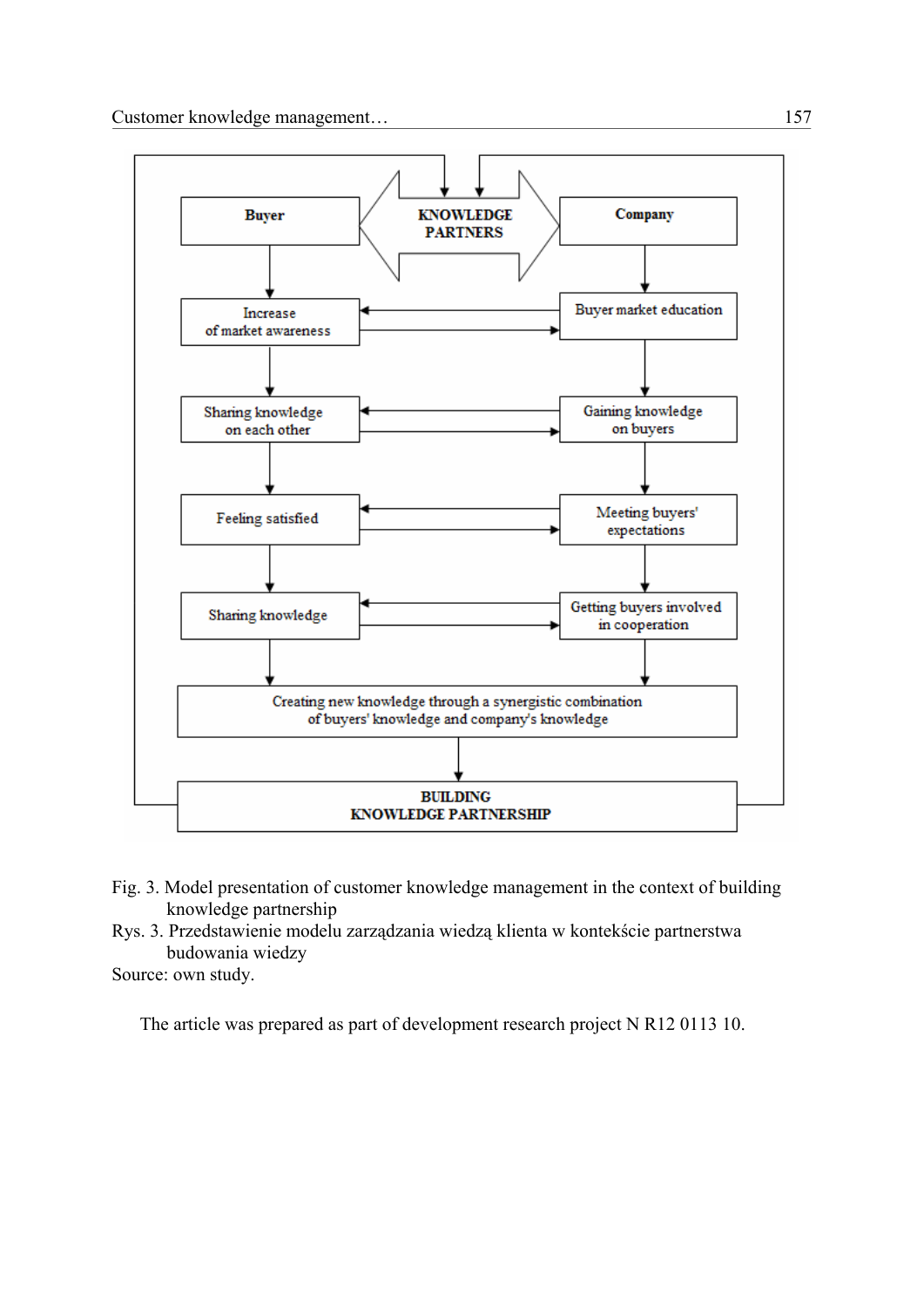## **Bibliography**

- 1. Analiza czynnikowa jako metoda redukcji danych, www.statsoft.pl/textbook/stfacan.html #index, 2 February 2012.
- 2. Barnes J.G.: Build Your Customer Strategy: A Guide to Creating Profitable Customer Relationships. John Wiley and Sons, New York 2006.
- 3. Baruk A.: Jak skutecznie oddziaływać na odbiorców? Wybrane formy sprzedaży i wywierania wpływu na nabywców. Dom Organizatora, Toruń 2006.
- 4. Baruk A.: Lojalność emocjonalna podstawą długookresowej współpracy oferentów z nabywcami finalnymi. "Handel Wewnętrzny", No. 1, 2011.
- 5. Baruk A.: The Means of Reducing The Divergence Between The Subimages of A Firm As An Employer. "Economics & Competition Policy", No. 7, 2007.
- 6. Baruk A.: The role of an employer's image in activities of contemporary enterprises, [in:] Bizon-Górecka J. (ed.): Ryzyko. Zarządzanie ryzykiem w przedsiębiorstwie. Wydawnictwo TNOiK, Bydgoszcz 2010.
- 7. Chen T.F., Huang H.F.: An integrated CKVC model to building customer knowledge management synergy and impact on business performance, [in:] International Conference on Economics, Trade and Development. IPEDR, IACSIT Press, Singapore 2011.
- 8. Chen T.F.: An Integrated Process based Customer Knowledge Management Model. "Journal of Knowledge Management Practise", Vol. 12, No. 4, 2011.
- 9. Davenport T.H., Harris J.G., Kohli A.K.: How do they know their customers so well?. "Sloan Management Review", Vol. 42, No. 2, 2001.
- 10. Drucker P.F.: Knowledge Worker Productivity The Biggest Challenge. "California Management Review", Vol. 2, No. 41, 1999.
- 11. Garcia-Murillo M., Annabi H.: Customer knowledge management, "Journal of the Operational Research Society", Vol. 53, 2002.
- 12. Gebert H., Geib M., Kolbe L., Brenner W.: Knowledge-enable customer relationship management: integrating customer relationship management and knowledge management concepts. "Journal of Knowledge Management", Vol. 7, No. 5, 2003.
- 13. Gibbert M., Leibold M., Probst G.: Five styles of customer knowledge management, and how smart companies use them to create value. "European Management Journal", Vol. 20, No. 5, 2002.
- 14. Grundey D.: The marketing philosophy and challenges for the new millennium. "Scientific Bulletin – Economic Sciences", Vol. 9, No. 15, 2010.
- 15. Jobber D., Fahy J.: Foundations of marketing. The McGraw-Hill Companies, New York 2006.